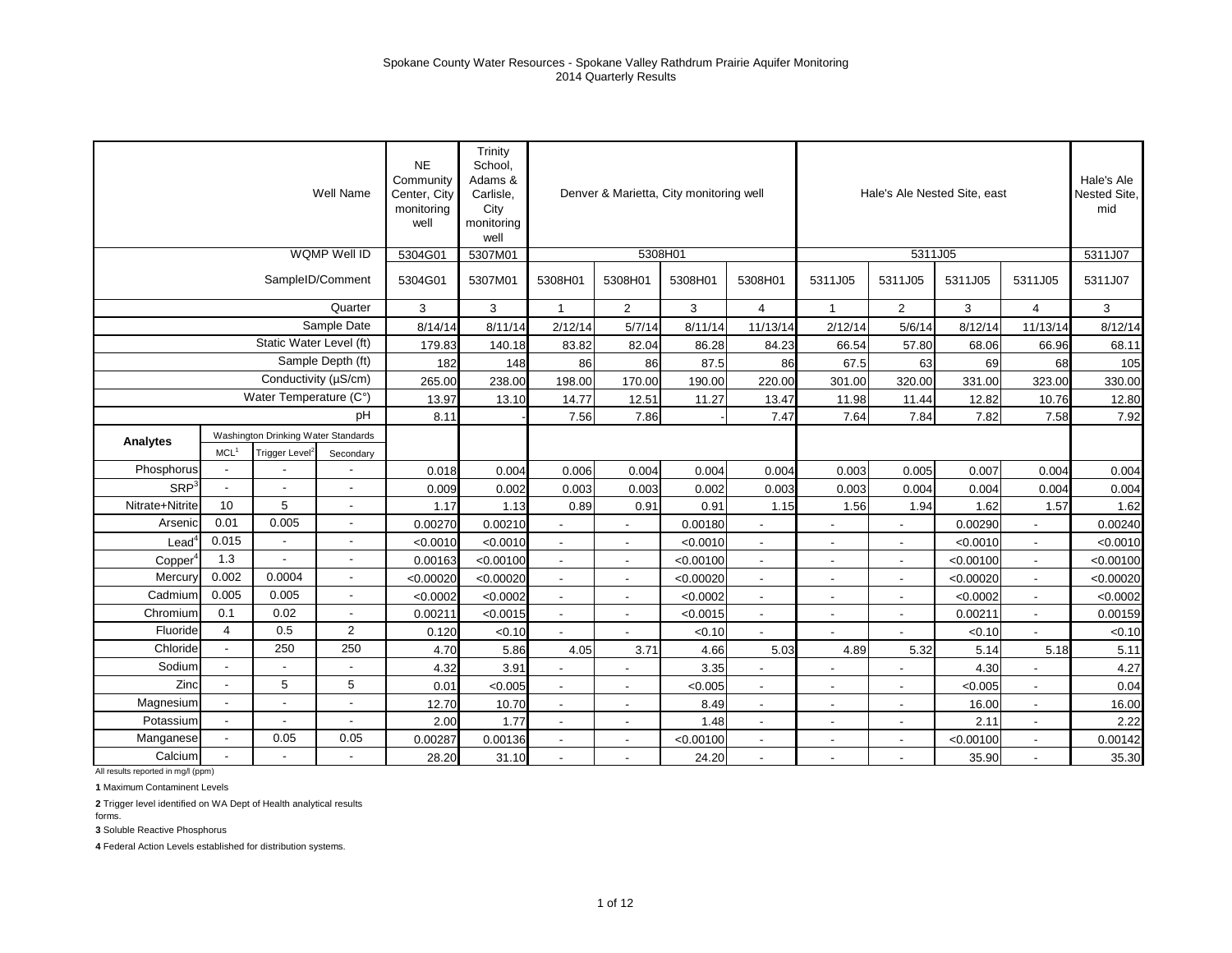|                     |                          |                                     | Well Name                |                          |                          |                          | monitoring well at SCC   |           |                |                          |                          | monitoring well          | <b>Felts Field City</b> |                          |                | Olive & Fiske monitoring well |                          |
|---------------------|--------------------------|-------------------------------------|--------------------------|--------------------------|--------------------------|--------------------------|--------------------------|-----------|----------------|--------------------------|--------------------------|--------------------------|-------------------------|--------------------------|----------------|-------------------------------|--------------------------|
|                     |                          |                                     | <b>WQMP Well ID</b>      |                          |                          |                          | 5310Q01                  |           |                |                          |                          | 5312C01                  |                         |                          |                | 5315L01                       |                          |
|                     |                          | SampleID/Comment                    |                          | 5310Q01                  | 5310Q01a                 | 5310Q01                  | 5310Q01a                 | 5310Q01   | 5310Q01a       | 5310Q01                  | 5310Q01<br>a             | 5312C01                  | 5312C01                 | 5315L01                  | 5315L01        | 5315L01                       | 5315L01                  |
|                     |                          |                                     | Quarter                  | $\overline{1}$           | $\overline{1}$           | $\overline{2}$           | $\overline{2}$           | 3         | 3              | $\overline{4}$           | $\overline{4}$           | $\overline{2}$           | $\mathbf{3}$            | $\mathbf{1}$             | $\overline{2}$ | 3                             | $\overline{4}$           |
|                     |                          |                                     | Sample Date              | 2/12/14                  | 2/12/14                  | 5/8/14                   | 5/8/14                   | 8/11/14   | 8/11/14        | 11/13/14                 | 11/13/14                 | 5/7/14                   | 8/12/14                 | 2/12/14                  | 5/8/14         | 8/11/14                       | 11/13/14                 |
|                     |                          | Static Water Level (ft)             |                          | 38.68                    | $\blacksquare$           | 29.73                    | $\blacksquare$           | 40.15     | $\sim$         | 39.09                    |                          | 54.64                    | 63.27                   | 68.25                    | 60.52          | 69.88                         | 68.65                    |
|                     |                          |                                     | Sample Depth (ft)        | 41                       | $\blacksquare$           | 41                       |                          | 41        | $\blacksquare$ | 41                       | $\overline{\phantom{a}}$ | 68                       | 68                      | 69.5                     | 68             | 71                            | 69.5                     |
|                     |                          | Conductivity (µS/cm)                |                          | 190.00                   |                          | 238.00                   |                          | 197.00    |                | 191                      | $\blacksquare$           | 195.00                   | 187.00                  | 233.00                   | 244.00         | 223.00                        | 191.00                   |
|                     |                          | Water Temperature (C°)              |                          | 13.37                    | $\sim$                   | 12.99                    | $\sim$                   | 12.51     |                | 13.11                    | $\sim$                   | 15.23                    | 16.78                   | 12.37                    | 13.92          | 12.44                         | 12.27                    |
|                     |                          |                                     | рH                       | 8.08                     |                          | 8.45                     |                          |           |                | 7.93                     | $\sim$                   | 8.36                     | 8.26                    | 7.91                     | 8.35           |                               | 7.86                     |
| Analytes            |                          | Washington Drinking Water Standards |                          |                          |                          |                          |                          |           |                |                          |                          |                          |                         |                          |                |                               |                          |
|                     | MCL <sup>1</sup>         | <b>Trigger Level</b>                | Secondary                |                          |                          |                          |                          |           |                |                          |                          |                          |                         |                          |                |                               |                          |
| Phosphorus          | $\overline{\phantom{a}}$ |                                     | $\overline{\phantom{a}}$ | 0.005                    | 0.005                    | 0.003                    | 0.003                    | 0.004     | 0.004          | 0.003                    | 0.003                    | $\overline{\phantom{a}}$ | 0.019                   | 0.007                    | 0.004          | 0.005                         | 0.004                    |
| SRP <sup>3</sup>    | $\overline{\phantom{a}}$ | $\overline{\phantom{a}}$            | $\overline{\phantom{a}}$ | 0.003                    | 0.003                    | < 0.001                  | < 0.00                   | 0.002     | 0.002          | 0.002                    | 0.002                    | $\blacksquare$           | 0.018                   | 0.004                    | 0.003          | 0.003                         | 0.004                    |
| Nitrate+Nitrite     | 10                       | 5                                   | $\blacksquare$           | 0.83                     | 0.84                     | 1.70                     | 1.80                     | 0.91      | 0.89           | 0.91                     | 0.89                     | $\blacksquare$           | 0.96                    | 1.02                     | 1.22           | 1.08                          | 1.02                     |
| Arsenic             | 0.01                     | 0.005                               | $\overline{\phantom{a}}$ |                          |                          | $\blacksquare$           |                          | 0.00280   | 0.00270        |                          |                          | 0.00700                  | 0.00670                 |                          |                | 0.00160                       |                          |
| $\textsf{lead}^4$   | 0.015                    | $\overline{\phantom{a}}$            | $\blacksquare$           |                          |                          | $\blacksquare$           |                          | < 0.0010  | < 0.0010       | $\sim$                   | $\overline{\phantom{a}}$ | < 0.0010                 | < 0.0010                | $\overline{\phantom{a}}$ |                | < 0.0010                      |                          |
| Copper <sup>4</sup> | 1.3                      | $\overline{a}$                      | $\blacksquare$           |                          |                          |                          |                          | < 0.00100 | < 0.00100      |                          | $\overline{a}$           | 0.00141                  | < 0.00100               |                          |                | < 0.00100                     |                          |
| Mercury             | 0.002                    | 0.0004                              | $\blacksquare$           | $\overline{\phantom{a}}$ | $\overline{\phantom{a}}$ | $\overline{\phantom{a}}$ |                          | < 0.00020 | < 0.00020      |                          |                          | < 0.00020                | < 0.00020               | $\overline{\phantom{a}}$ |                | < 0.00020                     |                          |
| Cadmium             | 0.005                    | 0.005                               | $\overline{\phantom{a}}$ | $\overline{\phantom{a}}$ | $\overline{\phantom{a}}$ | $\blacksquare$           | $\overline{\phantom{a}}$ | < 0.0002  | < 0.0002       | $\sim$                   | $\blacksquare$           | < 0.0002                 | < 0.0002                | $\sim$                   | $\sim$         | < 0.0002                      | $\sim$                   |
| Chromium            | 0.1                      | 0.02                                | $\overline{\phantom{a}}$ | $\blacksquare$           | $\overline{\phantom{a}}$ | $\blacksquare$           |                          | < 0.0015  | < 0.0015       | $\sim$                   | $\blacksquare$           |                          | < 0.0015                | $\sim$                   | $\sim$         | 0.00448                       | $\overline{\phantom{a}}$ |
| Fluoride            | 4                        | 0.5                                 | 2                        |                          |                          |                          |                          | < 0.10    | < 0.10         |                          |                          |                          | < 0.10                  |                          |                | < 0.10                        |                          |
| Chloride            | $\overline{\phantom{a}}$ | 250                                 | 250                      | 3.55                     | 3.57                     | 5.83                     | 5.88                     | 3.60      | 3.54           | 3.59                     | 3.76                     |                          | 2.43                    | 8.31                     | 9.26           | 5.03                          | 4.70                     |
| Sodium              | $\blacksquare$           | $\sim$                              | $\overline{\phantom{a}}$ |                          |                          | $\blacksquare$           |                          | 3.06      | 3.10           | $\overline{\phantom{a}}$ |                          |                          | 2.95                    | $\overline{\phantom{a}}$ |                | 3.33                          |                          |
| Zinc                |                          | 5                                   | 5                        |                          |                          |                          |                          | < 0.005   | < 0.005        |                          |                          | < 0.005                  | < 0.005                 |                          |                | < 0.005                       |                          |
| Magnesium           |                          |                                     | $\blacksquare$           |                          |                          |                          |                          | 8.85      | 8.99           | $\overline{\phantom{a}}$ |                          |                          | 6.19                    | $\blacksquare$           |                | 10.20                         |                          |
| Potassium           | $\overline{\phantom{a}}$ | $\overline{\phantom{a}}$            | $\overline{\phantom{a}}$ | $\overline{\phantom{a}}$ | $\blacksquare$           | $\blacksquare$           | $\sim$                   | 1.58      | 1.60           | $\overline{\phantom{a}}$ | $\overline{\phantom{a}}$ |                          | 1.42                    | $\overline{\phantom{a}}$ | $\sim$         | 1.71                          | $\overline{\phantom{a}}$ |
| Manganese           |                          | 0.05                                | 0.05                     |                          |                          | $\blacksquare$           |                          | 0.02360   | 0.00906        | $\blacksquare$           | $\blacksquare$           |                          | < 0.00100               | $\sim$                   |                | < 0.00100                     | $\overline{\phantom{a}}$ |
| Calcium             |                          |                                     |                          |                          |                          |                          |                          | 26.00     | 26.30          |                          |                          |                          | 22.90                   |                          |                | 28.80                         |                          |

**1** Maximum Contaminent Levels

**2** Trigger level identified on WA Dept of Health analytical results

**3** Soluble Reactive Phosphorus forms.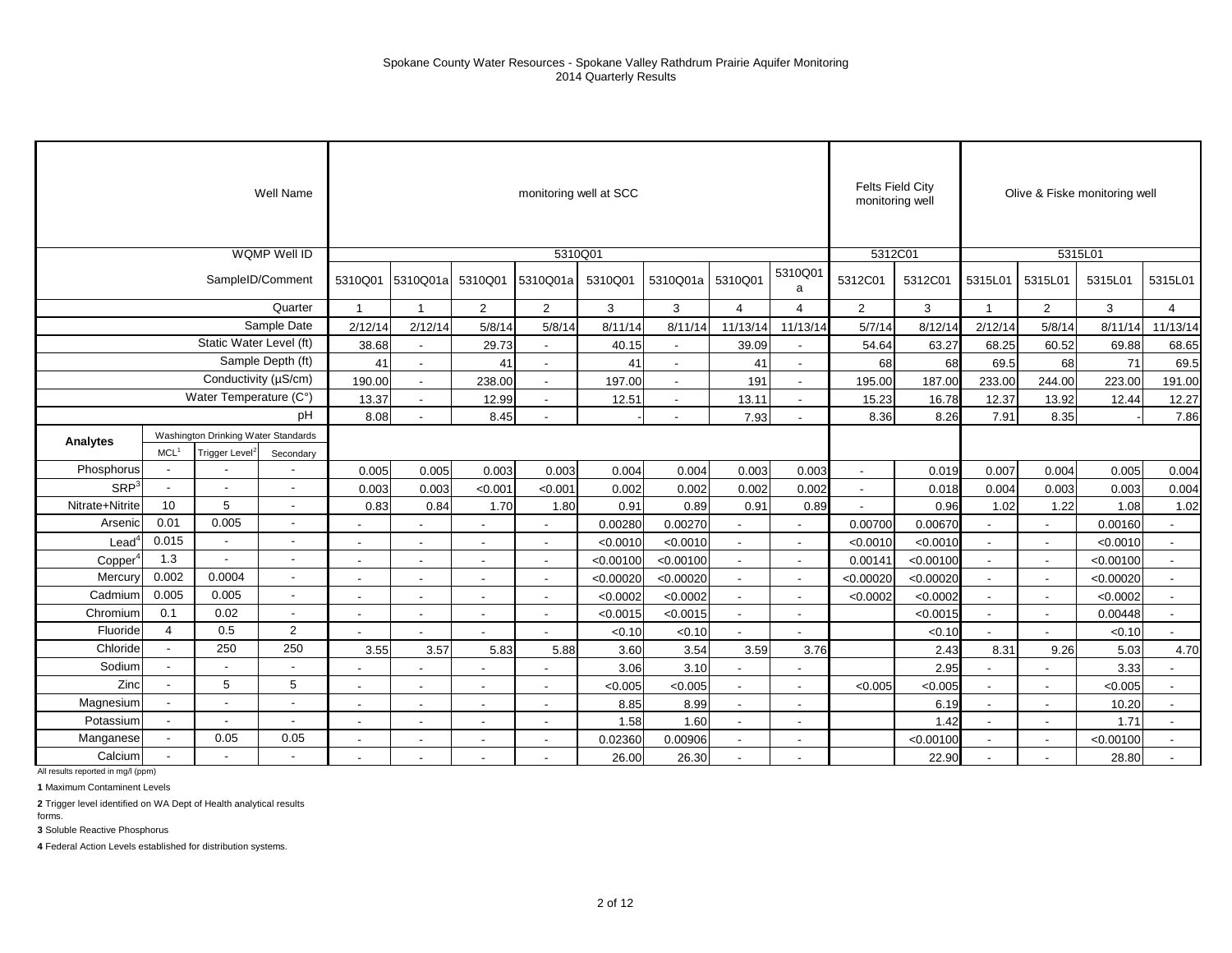|                  |                          |                                     | Well Name                |                          |                          | Third & Havana Nested Site, east |                | Third &<br>Havana<br>Nested<br>Site, mid | Plantes<br>Ferry Park<br>monitoring<br>well | monitoring<br>well<br>Frederick &<br>Bowdish |                          | Sullivan Road and Centennial Trail, monitoring well |           |           |                          | <b>Barker</b><br>Road<br>Centennial<br>Trail South,<br>monitoring<br>well |
|------------------|--------------------------|-------------------------------------|--------------------------|--------------------------|--------------------------|----------------------------------|----------------|------------------------------------------|---------------------------------------------|----------------------------------------------|--------------------------|-----------------------------------------------------|-----------|-----------|--------------------------|---------------------------------------------------------------------------|
|                  |                          |                                     | WQMP Well ID             |                          |                          | 5322A01                          |                | 5322A03                                  | 5404A01                                     | 5409C02                                      |                          |                                                     | 5411R04   |           |                          | 5508M02                                                                   |
|                  |                          |                                     | SampleID/Comment         | 5322A01                  | 5322A01                  | 5322A01                          | 5322A01        | 5322A03                                  | 5404A01                                     | 5409C02                                      | 5411R04                  | 5411R04                                             | 5411R04   | 5411R04   | 5411R04<br>a             | 5508M02                                                                   |
|                  |                          |                                     | Quarter                  | 1                        | $\overline{2}$           | 3                                | $\overline{4}$ | 3                                        | 3                                           | 3                                            | $\mathbf{1}$             | $\overline{2}$                                      | 3         | 3         | 4                        | 3                                                                         |
|                  |                          |                                     | Sample Date              | 2/12/14                  | 5/8/14                   | 8/11/14                          | 11/13/14       | 8/11/14                                  | 8/12/14                                     | 8/12/14                                      | 2/11/14                  | 5/6/14                                              | 8/12/14   | 8/12/14   | 11/12/14                 | 8/13/14                                                                   |
|                  |                          | Static Water Level (ft)             |                          | 50.89                    | 42.75                    | 52.33                            | 51.18          | 52.29                                    | 49.02                                       | 92.14                                        | 54.98                    | 45.88                                               | 56.35     |           | 55.27                    | 68.61                                                                     |
|                  |                          |                                     | Sample Depth (ft)        | 52                       | 47.5                     | 53                               | 52             | 90                                       | 109.5                                       | 94                                           | 56                       | 48                                                  | 58        |           | 56.5                     | 70                                                                        |
|                  |                          | Conductivity (µS/cm)                |                          | 251.00                   | 265.00                   | 257.00                           | 269.00         | 265.00                                   | 303.00                                      | 299.00                                       | 250.00                   | 214.00                                              | 237.00    |           | 251.00                   | 57                                                                        |
|                  |                          | Water Temperature (C°)              |                          | 12.68                    | 13.73                    | 12.41                            | 12.18          | 13.11                                    | 13.83                                       | 12.51                                        | 10.74                    | 9.60                                                | 12.04     |           | 10.70                    | 18.17                                                                     |
|                  |                          |                                     | pH                       | 7.61                     | 8.13                     |                                  | 7.64           |                                          | 6.51                                        | 7.56                                         | 7.72                     | 7.97                                                | 8.01      |           | 7.84                     |                                                                           |
| Analytes         |                          | Washington Drinking Water Standards |                          |                          |                          |                                  |                |                                          |                                             |                                              |                          |                                                     |           |           |                          |                                                                           |
|                  | MCL <sup>1</sup>         | Trigger Level <sup>2</sup>          | Secondary                |                          |                          |                                  |                |                                          |                                             |                                              |                          |                                                     |           |           |                          |                                                                           |
| Phosphorus       |                          |                                     |                          | 0.009                    | 0.012                    | 0.008                            | 0.008          | 0.007                                    | 0.068                                       | 0.005                                        | 0.008                    | 0.004                                               | 0.005     | 0.005     | 0.003                    | 0.010                                                                     |
| SRP <sup>3</sup> | $\overline{\phantom{a}}$ | $\overline{\phantom{a}}$            | $\overline{\phantom{a}}$ | 0.007                    | 0.008                    | 0.007                            | 0.007          | 0.007                                    | 0.040                                       | 0.005                                        | 0.005                    | 0.004                                               | 0.004     | 0.004     | 0.002                    | 0.009                                                                     |
| Nitrate+Nitrite  | 10                       | 5                                   | $\blacksquare$           | 1.57                     | 1.61                     | 1.63                             | 1.48           | 1.69                                     | < 0.05                                      | 1.61                                         | 1.220                    | 1.060                                               | 1.07      | 1.10      | 1.14                     | 0.293                                                                     |
| Arsenic          | 0.01                     | 0.005                               |                          |                          |                          | 0.00190                          |                | 0.00240                                  | < 0.001                                     | 0.00480                                      |                          |                                                     | 0.00290   | 0.00250   |                          | < 0.001                                                                   |
| $\text{Lead}^4$  | 0.015                    | $\sim$                              | $\overline{\phantom{a}}$ |                          | $\overline{a}$           | < 0.0010                         | $\sim$         | < 0.0010                                 | < 0.0010                                    | < 0.0010                                     |                          | ٠                                                   | < 0.0010  | < 0.0010  | $\blacksquare$           | < 0.0010                                                                  |
| Copper           | 1.3                      |                                     |                          |                          |                          | < 0.00100                        |                | < 0.00100                                | 0.00146                                     | < 0.00100                                    |                          |                                                     | < 0.00100 | < 0.00100 |                          | < 0.00100                                                                 |
| Mercury          | 0.002                    | 0.0004                              | $\overline{\phantom{a}}$ |                          | $\blacksquare$           | < 0.00020                        | $\blacksquare$ | < 0.00020                                | < 0.00020                                   | < 0.00020                                    |                          | $\overline{\phantom{a}}$                            | < 0.00020 | < 0.00020 | $\blacksquare$           | < 0.00020                                                                 |
| Cadmium          | 0.005                    | 0.005                               | $\overline{\phantom{a}}$ | $\overline{\phantom{a}}$ | $\overline{\phantom{a}}$ | < 0.0002                         | $\sim$         | < 0.0002                                 | < 0.0002                                    | < 0.0002                                     | $\sim$                   | $\overline{\phantom{a}}$                            | < 0.0002  | < 0.0002  | $\blacksquare$           | < 0.0002                                                                  |
| Chromium         | 0.1                      | 0.02                                | $\overline{\phantom{a}}$ | $\overline{\phantom{a}}$ | $\sim$                   | < 0.0015                         | $\sim$         | < 0.0015                                 | < 0.0015                                    | 0.00516                                      | $\blacksquare$           | $\blacksquare$                                      | < 0.0015  | < 0.0015  | $\blacksquare$           | < 0.0015                                                                  |
| Fluoride         | $\overline{4}$           | 0.5                                 | 2                        |                          |                          | < 0.10                           |                | < 0.10                                   | 0.280                                       | < 0.10                                       |                          |                                                     | < 0.10    | < 0.10    |                          | < 0.10                                                                    |
| Chloride         |                          | 250                                 | 250                      | 7.29                     | 8.68                     | 6.46                             | 7.11           | 6.97                                     | 2.17                                        | 3.36                                         | 2.33                     | 3.11                                                | 2.36      | 2.33      | 2.38                     | 1.27                                                                      |
| Sodium           |                          |                                     |                          |                          | $\blacksquare$           | 4.53                             |                | 4.77                                     | 10.30                                       | 3.67                                         |                          |                                                     | 2.61      | 2.61      |                          | 1.87                                                                      |
| Zinc             |                          | 5                                   | 5                        |                          |                          | < 0.005                          |                | < 0.005                                  | <0.005                                      | < 0.005                                      |                          |                                                     | < 0.005   | < 0.005   |                          | 0.00810                                                                   |
| Magnesium        |                          |                                     | $\overline{\phantom{a}}$ |                          | $\overline{\phantom{a}}$ | 11.20                            | $\blacksquare$ | 11.40                                    | 13.10                                       | 12.90                                        |                          |                                                     | 11.30     | 11.40     |                          | 1.63                                                                      |
| Potassium        |                          |                                     | $\overline{\phantom{a}}$ | $\overline{\phantom{a}}$ | $\overline{\phantom{a}}$ | 1.90                             | $\sim$         | 1.90                                     | 5.61                                        | 1.85                                         | $\overline{\phantom{a}}$ | $\overline{\phantom{a}}$                            | 1.56      | 1.57      | $\overline{\phantom{a}}$ | 0.77                                                                      |
| Manganese        |                          | 0.05                                | 0.05                     | $\overline{\phantom{a}}$ | $\sim$                   | < 0.00100                        | $\sim$         | < 0.00100                                | 0.34500                                     | 0.05040                                      | $\blacksquare$           | $\overline{\phantom{a}}$                            | < 0.00100 | < 0.00100 | $\blacksquare$           | < 0.00100                                                                 |
| Calcium          |                          |                                     |                          |                          |                          | 34.00                            |                | 34.20                                    | 24.60                                       | 34.60                                        |                          |                                                     | 25.30     | 25.40     |                          | 6.33                                                                      |

**1** Maximum Contaminent Levels

**2** Trigger level identified on WA Dept of Health analytical results

forms.

**3** Soluble Reactive Phosphorus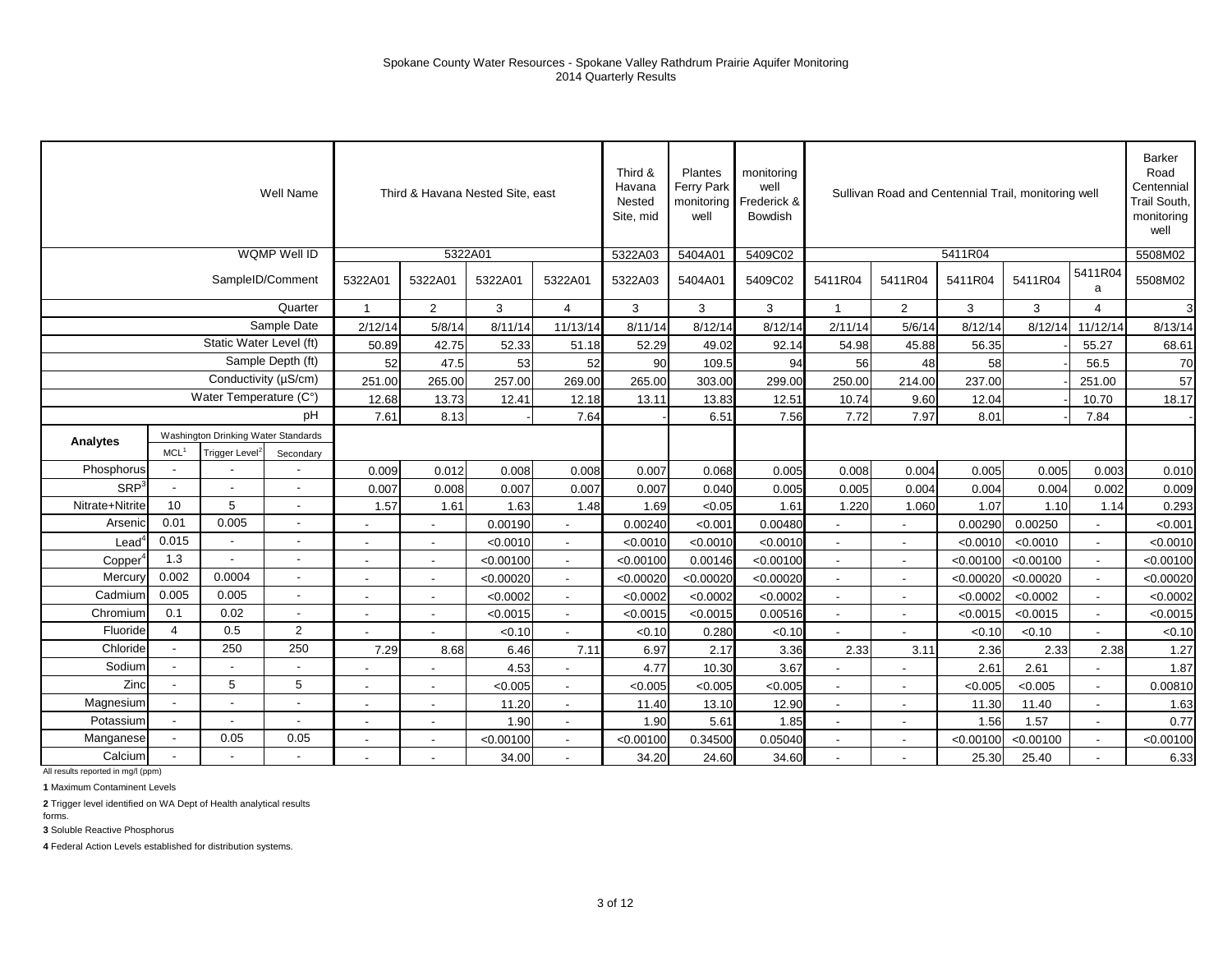|                     |                  |                                     | Well Name                |                          | Trent & Barker Road, monitoring well |           |                      | Barker Road north of<br>river, monitoring well |           | Trail North, monitoring<br>well | <b>Barker Road Centennial</b> | I.E. COLD<br><b>STORAGE</b> | Holy Cross,<br>Rhoades &<br>Washington<br>monitoring | Franklin<br>Park, City<br>monitoring |
|---------------------|------------------|-------------------------------------|--------------------------|--------------------------|--------------------------------------|-----------|----------------------|------------------------------------------------|-----------|---------------------------------|-------------------------------|-----------------------------|------------------------------------------------------|--------------------------------------|
|                     |                  |                                     |                          |                          |                                      |           |                      |                                                |           |                                 |                               |                             | well                                                 | well                                 |
|                     |                  |                                     | WQMP Well ID             |                          | 5505D01                              |           |                      | 5507H01                                        |           | 5508M01                         |                               | 5213B01                     | 6330J01                                              | 6331J01                              |
|                     |                  |                                     | SampleID/Comment         | 5505D01                  | 5505D01                              | 5505D01   | 5505D01              | 5507H01                                        | 5507H01   | 5508M01                         | 5508M01                       | 5213B01                     | 6330J01                                              | 6331J01                              |
|                     |                  |                                     | Quarter                  | $\mathbf{1}$             | $\overline{2}$                       | 3         | $\overline{4}$       | 2                                              | 3         | $\overline{2}$                  | 3                             | 3                           | 3                                                    | 3                                    |
|                     |                  |                                     | Sample Date              | 2/11/14                  | 5/6/14                               | 8/13/14   | 11/12/14             | 5/7/14                                         | 8/13/14   | 5/7/14                          | 8/13/14                       | 7/29/14                     | 8/14/14                                              | 8/14/14                              |
|                     |                  | Static Water Level (ft)             |                          | 94.07                    | 87.01                                | 93.31     | 93.24                | 42.01                                          | 49.14     | 60.50                           | 67.73                         |                             | 211.05                                               | 206.78                               |
|                     |                  |                                     | Sample Depth (ft)        | 95                       | 88                                   | 94.5      | 94.5                 | 43                                             | 50        | 64                              | 69                            |                             | 213                                                  | 208.5                                |
|                     |                  | Conductivity (µS/cm)                |                          | 343.00                   | 370.00                               | 380.00    | 367.00               | 61.00                                          | 57.00     | 51.00                           | 56.00                         | 295.00                      | 264.00                                               | 247.00                               |
|                     |                  | Water Temperature (C°)              |                          | 10.83                    | 12.29                                | 12.23     | 11.24                | 8.30                                           | 23.00     | 7.60                            | 21.16                         | 12.80                       | 14.38                                                | 14.60                                |
|                     |                  |                                     | pН                       | 7.59                     | 7.77                                 |           | 7.63                 | 6.68                                           |           | 6.74                            |                               | 6.46                        | 7.87                                                 | 8.22                                 |
| Analytes            |                  | Washington Drinking Water Standards |                          |                          |                                      |           |                      |                                                |           |                                 |                               |                             |                                                      |                                      |
|                     | MCL <sup>1</sup> | Trigger Level <sup>2</sup>          | Secondary                |                          |                                      |           |                      |                                                |           |                                 |                               |                             |                                                      |                                      |
| Phosphorus          |                  |                                     | $\overline{\phantom{a}}$ | 0.013                    | 0.013                                | 0.011     | 0.011                | $\blacksquare$                                 | 0.019     | $\overline{\phantom{a}}$        | 0.011                         | 0.008                       | 0.003                                                | 0.004                                |
| SRP <sup>3</sup>    |                  |                                     | $\blacksquare$           | 0.010                    | 0.012                                | 0.010     | 0.011                | $\blacksquare$                                 | 0.016     | $\blacksquare$                  | 0.011                         | 0.007                       | 0.002                                                | 0.002                                |
| Nitrate+Nitrite     | 10 <sup>1</sup>  | 5                                   | $\blacksquare$           | 2.94                     | 3.82                                 | 3.50      | 3.26                 |                                                | 0.251     |                                 | 0.286                         | 1.74                        | 1.08                                                 | 0.99                                 |
| Arsenic             | 0.01             | 0.005                               | $\blacksquare$           | $\blacksquare$           |                                      | 0.00500   | $\blacksquare$       | < 0.001                                        | < 0.001   | < 0.001                         | < 0.001                       | 0.00210                     | 0.00330                                              | 0.00390                              |
| $\text{Lead}^4$     | 0.015            |                                     | $\blacksquare$           |                          |                                      | < 0.0010  |                      | < 0.0010                                       | < 0.0010  | < 0.0010                        | < 0.0010                      | < 0.0010                    | < 0.0010                                             | < 0.0010                             |
| Copper <sup>4</sup> | 1.3              |                                     | $\overline{\phantom{a}}$ |                          |                                      | < 0.00100 |                      | 0.00175                                        | < 0.00100 | < 0.00100                       | < 0.00100                     | 0.00122                     | < 0.00100                                            | < 0.00100                            |
| Mercury             | 0.002            | 0.0004                              | $\overline{\phantom{a}}$ | $\blacksquare$           | $\blacksquare$                       | < 0.00020 | $\blacksquare$       | < 0.00020                                      | < 0.00020 | < 0.00020                       | < 0.00020                     | < 0.00020                   | < 0.00020                                            | < 0.00020                            |
| Cadmium             | 0.005            | 0.005                               | $\overline{\phantom{a}}$ | $\blacksquare$           | $\overline{\phantom{a}}$             | < 0.0002  | $\blacksquare$       | < 0.0002                                       | < 0.0002  | < 0.0002                        | < 0.0002                      | < 0.0002                    | < 0.0002                                             | < 0.0002                             |
| Chromium            | 0.1              | 0.02                                | $\blacksquare$           | $\overline{\phantom{a}}$ | $\overline{\phantom{a}}$             | < 0.0015  | $\ddot{\phantom{a}}$ | $\overline{a}$                                 | < 0.0015  | $\mathbf{r}$                    | < 0.0015                      | < 0.0015                    | < 0.0015                                             | 0.00169                              |
| Fluoride            | 4                | 0.5                                 | $\overline{2}$           |                          |                                      | < 0.10    |                      | $\blacksquare$                                 | < 0.10    | $\sim$                          | < 0.10                        | 0.110                       | < 0.10                                               | < 0.10                               |
| Chloride            | $\blacksquare$   | 250                                 | 250                      | 6.46                     | 6.05                                 | 6.88      | 5.97                 | $\blacksquare$                                 | 1.47      | $\blacksquare$                  | 1.38                          | 19.30                       | 3.91                                                 | 3.40                                 |
| Sodium              |                  |                                     |                          |                          |                                      | 5.91      |                      |                                                | 1.72      |                                 | 1.80                          | 7.50                        | 3.19                                                 | 2.83                                 |
| Zinc                |                  | 5                                   | 5                        |                          |                                      | < 0.005   |                      | 0.00660                                        | 0.01400   | 0.02740                         | 0.02090                       | < 0.005                     | < 0.005                                              | < 0.005                              |
| Magnesium           |                  |                                     | $\blacksquare$           | $\blacksquare$           | $\overline{\phantom{a}}$             | 14.20     | $\blacksquare$       | $\blacksquare$                                 | 1.53      | $\blacksquare$                  | 1.58                          | 10.80                       | 14.80                                                | 12.40                                |
| Potassium           | $\blacksquare$   |                                     | $\overline{\phantom{a}}$ | $\blacksquare$           | $\overline{\phantom{a}}$             | 2.35      | $\blacksquare$       | $\overline{\phantom{a}}$                       | 0.83      | $\blacksquare$                  | 0.82                          | 2.61                        | 1.71                                                 | 1.48                                 |
| Manganese           | L,               | 0.05                                | 0.05                     | $\overline{\phantom{a}}$ | $\overline{\phantom{a}}$             | < 0.00100 | $\ddot{\phantom{a}}$ | ÷,                                             | 0.00131   | $\overline{a}$                  | < 0.00100                     | < 0.00100                   | < 0.00100                                            | < 0.00100                            |
| Calcium             |                  |                                     | $\blacksquare$           |                          |                                      | 52.20     |                      |                                                | 5.91      |                                 | 6.21                          | 34.10                       | 27.40                                                | 26.00                                |

**1** Maximum Contaminent Levels

**2** Trigger level identified on WA Dept of Health analytical results

forms.

**3** Soluble Reactive Phosphorus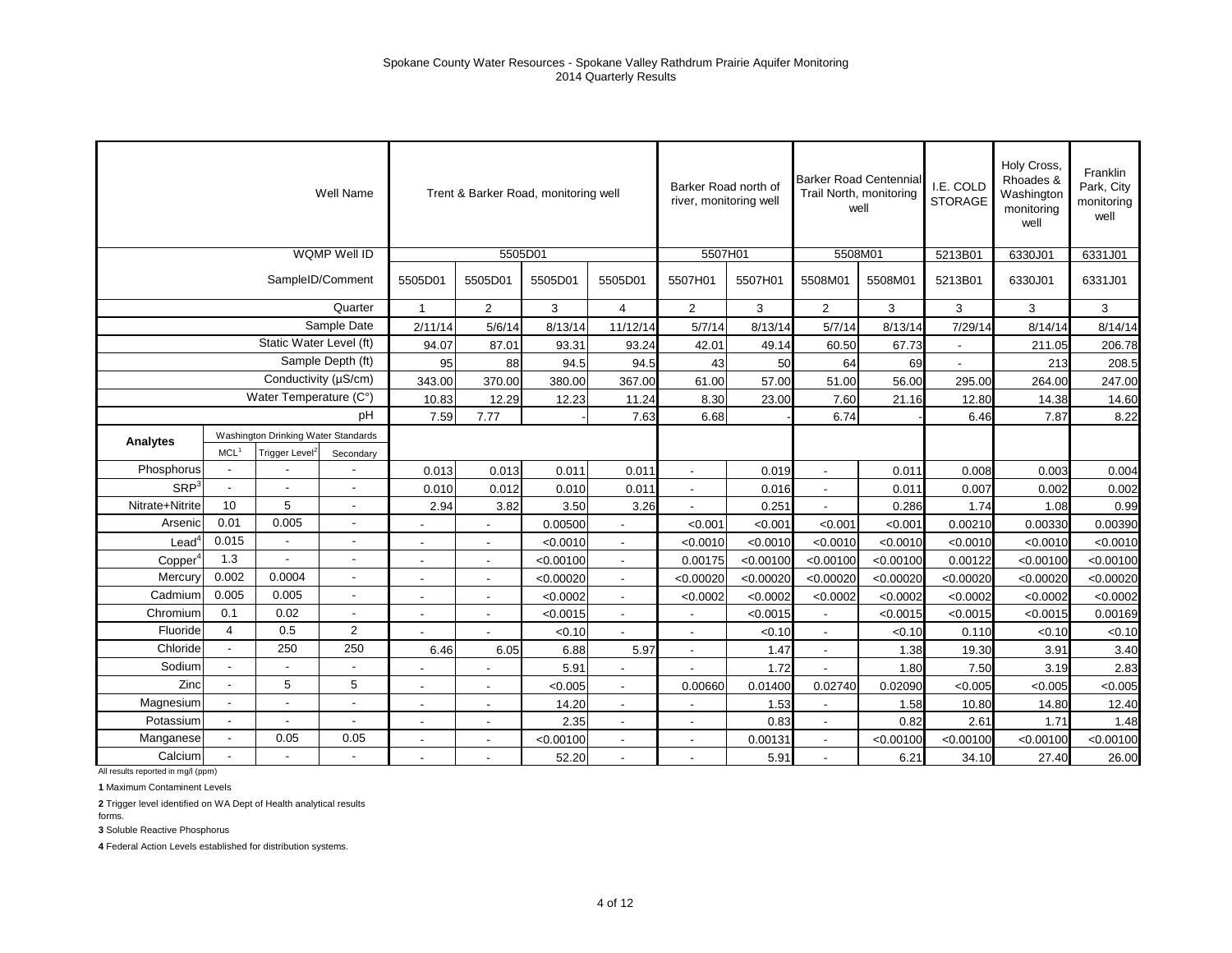|                  |                  |                                     | Well Name                |                          |                          |                          | Euclid & Barker monitoring well at CID5 |           |                          | Mission & Barker<br>monitoring well at CID 4 |           |                          | East Valley High School monitoring well |           |                      | CITY of<br><b>SPOKANE</b><br>Nevada |
|------------------|------------------|-------------------------------------|--------------------------|--------------------------|--------------------------|--------------------------|-----------------------------------------|-----------|--------------------------|----------------------------------------------|-----------|--------------------------|-----------------------------------------|-----------|----------------------|-------------------------------------|
|                  |                  |                                     | <b>WQMP Well ID</b>      |                          |                          |                          | 5507A04                                 |           |                          | 5517D05                                      |           |                          | 6436N01                                 |           |                      | 5308A02                             |
|                  |                  |                                     | SampleID/Comment         | 5507A04                  | 5507A04a                 | 5507A04                  | 5507A04a                                | 5507A04   | 5507A04                  | 5517D05                                      | 5517D05   | 6436N01                  | 6436N01                                 | 6436N01   | 6436N01              | 5308A02                             |
|                  |                  |                                     | Quarter                  | $\mathbf{1}$             | $\mathbf{1}$             | $\overline{2}$           | $\overline{2}$                          | 3         | $\overline{4}$           | $\overline{2}$                               | 3         | $\mathbf{1}$             | $\overline{2}$                          | 3         | $\overline{4}$       | 3                                   |
|                  |                  |                                     | Sample Date              | 2/11/14                  | 2/11/14                  | 5/7/14                   | 5/7/14                                  | 8/13/14   | 11/12/14                 | 5/7/14                                       | 8/13/14   | 2/11/14                  | 5/6/14                                  | 8/12/14   | 11/12/14             | 7/29/14                             |
|                  |                  | Static Water Level (ft)             |                          | 71.25                    |                          | 63.75                    |                                         | 70.70     | 70.50                    | 78.26                                        | 85.24     | 116.20                   | 108.41                                  | 117.14    | 106.09               |                                     |
|                  |                  |                                     | Sample Depth (ft)        | 72.5                     |                          | 69.5                     | $\blacksquare$                          | 72        | 71.5                     | 85                                           | 86.5      | 117.5                    | 109.5                                   | 120       | 107                  | $\overline{\phantom{a}}$            |
|                  |                  | Conductivity (µS/cm)                |                          | 323.00                   |                          | 339.00                   | $\blacksquare$                          | 362.00    | 356.00                   | 104.00                                       | 104.00    | 553.00                   | 436.00                                  | 568.00    | 663.00               | 200.00                              |
|                  |                  | Water Temperature (C°)              |                          | 10.17                    |                          | 11.11                    | $\blacksquare$                          | 11.16     | 9.33                     | 14.57                                        | 13.47     | 13.12                    | 13.10                                   | 14.07     | 13.00                | 12.32                               |
|                  |                  |                                     | pH                       | 7.46                     |                          | 7.95                     | $\overline{\phantom{a}}$                |           | 7.53                     | 7.61                                         |           | 7.13                     | 7.48                                    | 7.45      | 7.18                 | 6.03                                |
| Analytes         |                  | Washington Drinking Water Standards |                          |                          |                          |                          |                                         |           |                          |                                              |           |                          |                                         |           |                      |                                     |
|                  | MCL <sup>1</sup> | Trigger Level <sup>2</sup>          | Secondary                |                          |                          |                          |                                         |           |                          |                                              |           |                          |                                         |           |                      |                                     |
| Phosphorus       |                  |                                     |                          | 0.004                    | 0.005                    | < 0.002                  |                                         | 0.003     | 0.002                    |                                              | 0.003     | 0.043                    | 0.052                                   | 0.052     | 0.049                | 0.004                               |
| SRP <sup>3</sup> |                  | $\blacksquare$                      | $\overline{\phantom{a}}$ | 0.001                    | 0.001                    | < 0.00                   |                                         | 0.002     | 0.002                    | $\overline{\phantom{a}}$                     | 0.002     | 0.039                    | 0.047                                   | 0.051     | 0.047                | 0.004                               |
| Nitrate+Nitrite  | 10               | 5                                   | $\overline{\phantom{a}}$ | 1.40                     | 1.55                     | 1.70                     |                                         | 1.72      | 1.60                     |                                              | 0.477     | 4.92                     | 4.89                                    | 4.79      | 6.54                 | 0.91                                |
| Arsenic          | 0.01             | 0.005                               |                          |                          |                          | 0.00270                  | 0.00240                                 | 0.002     |                          | < 0.001                                      | 0.00100   |                          |                                         | 0.00180   |                      | 0.00150                             |
| $\text{Lead}^4$  | 0.015            | $\overline{\phantom{a}}$            | $\overline{\phantom{a}}$ | $\overline{\phantom{a}}$ | $\sim$                   | < 0.0010                 | < 0.0010                                | < 0.0010  | $\overline{\phantom{a}}$ | < 0.0010                                     | < 0.0010  | $\overline{\phantom{a}}$ | $\blacksquare$                          | < 0.0010  | $\blacksquare$       | < 0.0010                            |
| Copper           | 1.3              | $\overline{\phantom{a}}$            | $\sim$                   |                          |                          | < 0.00100                | < 0.00100                               | < 0.00100 |                          | < 0.00100                                    | < 0.00100 | $\overline{\phantom{a}}$ |                                         | < 0.00100 | $\overline{a}$       | 0.00557                             |
| Mercury          | 0.002            | 0.0004                              |                          |                          |                          | < 0.00020                | < 0.00020                               | < 0.00020 |                          | < 0.00020                                    | < 0.00020 |                          |                                         | < 0.00020 |                      | < 0.00020                           |
| Cadmium          | 0.005            | 0.005                               | $\overline{\phantom{a}}$ | $\overline{\phantom{a}}$ | $\sim$                   | < 0.0002                 | < 0.0002                                | < 0.0002  | $\overline{\phantom{a}}$ | < 0.0002                                     | < 0.0002  | $\overline{\phantom{a}}$ | $\overline{\phantom{a}}$                | < 0.0002  | $\blacksquare$       | < 0.0002                            |
| Chromium         | 0.1              | 0.02                                | $\overline{\phantom{a}}$ | $\overline{\phantom{a}}$ | $\overline{\phantom{a}}$ |                          | $\blacksquare$                          | < 0.0015  | $\blacksquare$           | $\sim$                                       | < 0.0015  | $\overline{\phantom{a}}$ | $\blacksquare$                          | < 0.0015  | $\blacksquare$       | < 0.0015                            |
| Fluoride         | $\overline{4}$   | 0.5                                 | $\overline{2}$           |                          |                          |                          |                                         | < 0.10    |                          |                                              | < 0.10    |                          |                                         | 0.110     |                      | 0.100                               |
| Chloride         |                  | 250                                 | 250                      | 2.31                     | 2.32                     | 2.17                     |                                         | 2.20      | 2.31                     |                                              | 1.69      | 5.83                     | 9.80                                    | 7.21      | 10.00                | 3.88                                |
| Sodium           | $\sim$           | $\blacksquare$                      | $\overline{\phantom{a}}$ |                          | $\sim$                   |                          |                                         | 3.05      | $\sim$                   |                                              | 1.73      | $\sim$                   | $\sim$                                  | 9.55      | $\ddot{\phantom{a}}$ | 2.66                                |
| Zinc             |                  | 5                                   | 5                        |                          |                          | < 0.005                  | < 0.005                                 | < 0.005   |                          | < 0.005                                      | < 0.005   |                          |                                         | < 0.005   | $\blacksquare$       | < 0.005                             |
| Magnesium        |                  |                                     | $\blacksquare$           |                          |                          |                          |                                         | 18.80     |                          |                                              | 3.88      |                          | $\overline{\phantom{a}}$                | 26.30     |                      | 8.73                                |
| Potassium        |                  |                                     | $\overline{\phantom{a}}$ | $\overline{\phantom{a}}$ | $\overline{\phantom{a}}$ | $\overline{\phantom{a}}$ | $\overline{\phantom{a}}$                | 2.05      | $\sim$                   | $\sim$                                       | 0.96      | $\overline{\phantom{a}}$ | $\overline{\phantom{a}}$                | 3.88      | $\sim$               | 1.68                                |
| Manganese        |                  | 0.05                                | 0.05                     | $\overline{\phantom{a}}$ | $\sim$                   |                          | $\blacksquare$                          | < 0.00100 | $\blacksquare$           | $\overline{\phantom{a}}$                     | < 0.00100 | $\overline{\phantom{a}}$ | $\blacksquare$                          | < 0.00100 | $\sim$               | < 0.00100                           |
| Calcium          |                  |                                     |                          |                          |                          |                          |                                         | 45.20     |                          |                                              | 12.60     |                          |                                         | 63.80     |                      | 24.60                               |

**1** Maximum Contaminent Levels

**2** Trigger level identified on WA Dept of Health analytical results

**3** Soluble Reactive Phosphorus forms.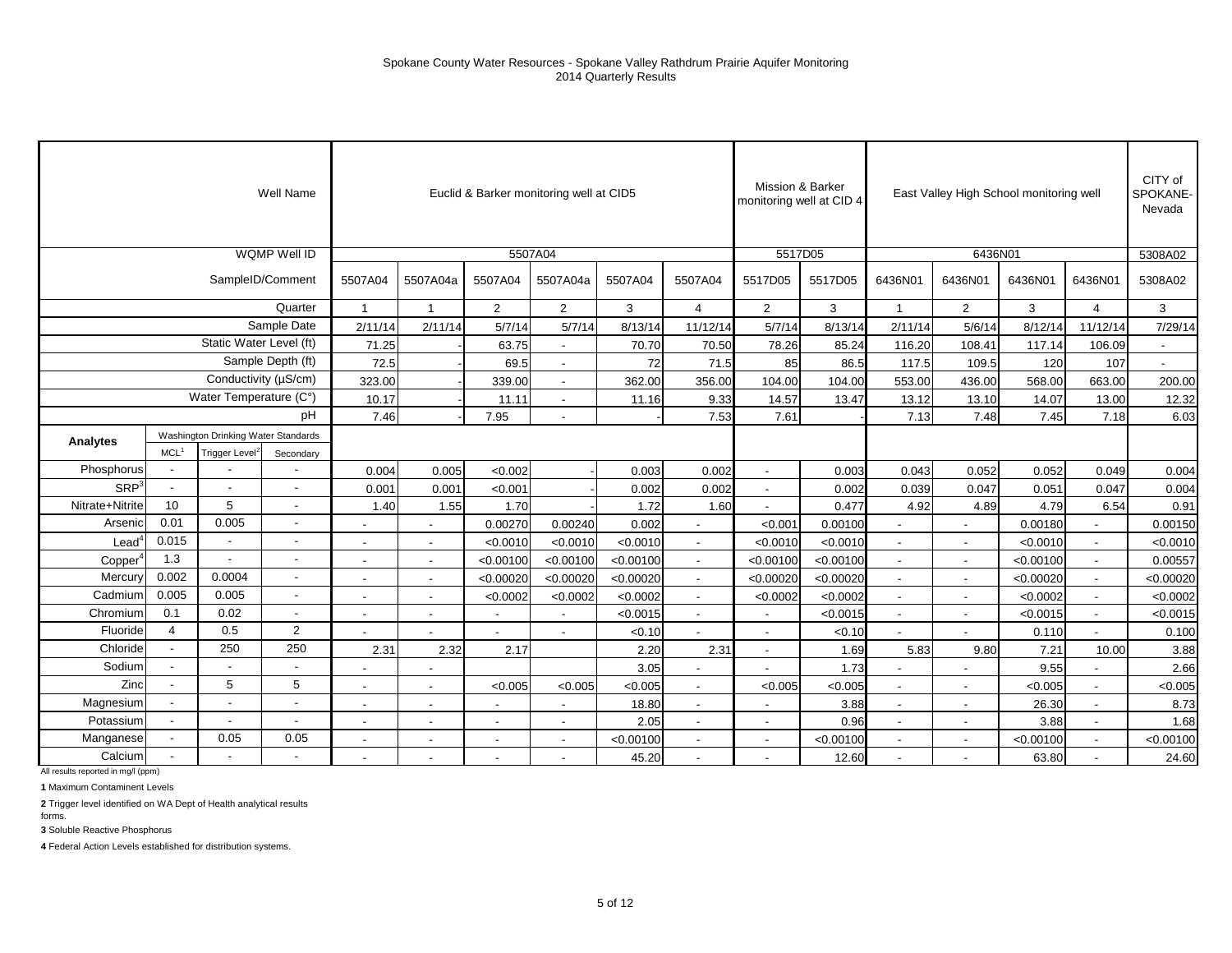|                                    |                          |                                     | Well Name                |                          |                          |           | Fire Station Houston & Regal, No. Spokane WD |                          |                          |                          | E. SPKN WD, Site 1       |                          |                          |                          | Idaho Road 300 ft south of pipeline, monitoring<br>well |                          |
|------------------------------------|--------------------------|-------------------------------------|--------------------------|--------------------------|--------------------------|-----------|----------------------------------------------|--------------------------|--------------------------|--------------------------|--------------------------|--------------------------|--------------------------|--------------------------|---------------------------------------------------------|--------------------------|
|                                    |                          |                                     | WQMP Well ID             |                          |                          | 6327N04   |                                              |                          |                          |                          | 5324G01                  |                          |                          |                          | 6525R01                                                 |                          |
|                                    |                          |                                     | SampleID/Comment         | 6327N04                  | 6327N04                  | 6327N04   | 6327N04a                                     | 6327N04                  | 5324G01                  | 5324G01                  | 5324G01                  | 5324G01                  | 6525R01                  | 6525R01                  | 6525R01                                                 | 6525R01                  |
|                                    |                          |                                     | Quarter                  | $\mathbf{1}$             | $\overline{2}$           | 3         | 3                                            | $\overline{4}$           | $\overline{1}$           | $\overline{2}$           | 3                        | $\overline{4}$           | $\overline{1}$           | $\overline{2}$           | 3                                                       | $\overline{4}$           |
|                                    |                          |                                     | Sample Date              | 2/12/14                  | 5/8/14                   | 8/14/14   | 8/14/14                                      | 11/13/14                 | 1/28/14                  | 5/7/14                   | 7/29/14                  | 10/28/14                 | 2/11/14                  | 5/6/14                   | 8/13/14                                                 | 11/12/14                 |
|                                    |                          | Static Water Level (ft)             |                          | 188.26                   | 184.19                   |           | 188.04                                       | 189.10                   | $\sim$                   | $\overline{\phantom{a}}$ | $\overline{\phantom{a}}$ | $\sim$                   | 104.43                   | 99.05                    | 102.73                                                  | 103.29                   |
|                                    |                          |                                     | Sample Depth (ft)        | 190                      | 186                      |           | 190                                          | 190.5                    | $\overline{a}$           | $\overline{a}$           | ٠                        |                          | 106                      | 100.5                    | 104                                                     | 104.5                    |
|                                    |                          |                                     | Conductivity (µS/cm)     | 419.00                   | 351.00                   |           | 419                                          | 455.00                   | 437                      | 456.00                   | 452.00                   | 414.00                   | 292.00                   | 316.00                   | 316.00                                                  | 301.00                   |
|                                    |                          | Water Temperature (C°)              |                          | 13.21                    | 14.34                    |           | 14.01                                        | 13.07                    | 10.81                    | 11.07                    | 11.14                    | 11.04                    | 10.08                    | 10.84                    | 11.27                                                   | 10.86                    |
|                                    |                          |                                     | pH                       | 7.57                     | 8.13                     |           | 7.78                                         | 7.43                     | 7.40                     | 7.93                     | 6.53                     | 7.53                     | 7.60                     | 7.81                     | 6.79                                                    | 7.60                     |
| Analytes                           |                          | Washington Drinking Water Standards |                          |                          |                          |           |                                              |                          |                          |                          |                          |                          |                          |                          |                                                         |                          |
|                                    | MCL <sup>1</sup>         | Trigger Level <sup>2</sup>          | Secondary                |                          |                          |           |                                              |                          |                          |                          |                          |                          |                          |                          |                                                         |                          |
| Phosphorus                         | $\ddot{\phantom{a}}$     |                                     |                          | 0.003                    | < 0.002                  | 0.002     | 0.002                                        | n                        | 0.021                    | 0.023                    | 0.021                    | 0.021                    | 0.004                    | 0.002                    | 0.003                                                   | 0.003                    |
| SRP <sup>3</sup>                   | $\overline{a}$           | $\overline{a}$                      | $\overline{\phantom{a}}$ | 0.001                    | 0.001                    | 0.001     | 0.001                                        | 0.002                    | 0.020                    | 0.015                    | 0.019                    | 0.021                    | 0.001                    | 0.002                    | 0.002                                                   | 0.002                    |
| Nitrate+Nitrite                    | 10                       | 5                                   | $\blacksquare$           | 3.50                     | 2.40                     | 2.99      | 3.05                                         | 3.84                     | 3.78                     | 3.97                     | 3.93                     | 3.98                     | 1.10                     | 1.320                    | 1.100                                                   | 1.020                    |
| Arsenic                            | 0.01                     | 0.005                               | $\blacksquare$           | $\overline{\phantom{a}}$ | $\sim$                   | 0.00150   | 0.00160                                      | $\overline{\phantom{a}}$ | $\sim$                   | $\sim$                   | 0.00350                  | $\blacksquare$           | $\overline{\phantom{a}}$ | $\blacksquare$           | 0.00150                                                 |                          |
| $L$ ead <sup>4</sup>               | 0.015                    | $\sim$                              | $\overline{\phantom{a}}$ |                          | $\blacksquare$           | < 0.0010  | < 0.0010                                     | $\overline{\phantom{a}}$ | $\overline{\phantom{a}}$ | $\overline{\phantom{a}}$ | < 0.0010                 | $\blacksquare$           | $\blacksquare$           | ٠                        | < 0.0010                                                | $\overline{\phantom{a}}$ |
| Copper <sup>4</sup>                | 1.3                      |                                     | $\overline{\phantom{a}}$ |                          |                          | < 0.00100 | < 0.00100                                    | $\blacksquare$           | $\blacksquare$           |                          | 0.00117                  |                          | $\overline{\phantom{a}}$ | $\overline{\phantom{a}}$ | < 0.00100                                               |                          |
| Mercury                            | 0.002                    | 0.0004                              | $\blacksquare$           |                          | $\blacksquare$           | < 0.00020 | < 0.00020                                    |                          | $\blacksquare$           |                          | < 0.00020                |                          |                          | $\overline{\phantom{a}}$ | < 0.00020                                               |                          |
| Cadmium                            | 0.005                    | 0.005                               | $\blacksquare$           | $\overline{\phantom{a}}$ | $\overline{\phantom{a}}$ | < 0.0002  | < 0.0002                                     | $\overline{\phantom{a}}$ | $\blacksquare$           | $\overline{\phantom{a}}$ | < 0.0002                 | $\overline{\phantom{a}}$ | $\overline{\phantom{a}}$ | $\overline{\phantom{a}}$ | < 0.0002                                                | $\overline{\phantom{a}}$ |
| Chromium                           | 0.1                      | 0.02                                | $\overline{\phantom{a}}$ | $\overline{\phantom{a}}$ | $\overline{\phantom{a}}$ | < 0.0015  | < 0.0015                                     | $\blacksquare$           | $\overline{\phantom{a}}$ | $\sim$                   | < 0.0015                 | $\sim$                   | $\overline{\phantom{a}}$ | $\overline{\phantom{a}}$ | < 0.0015                                                | $\overline{\phantom{a}}$ |
| Fluoride                           | 4                        | 0.5                                 | $\overline{2}$           |                          | $\sim$                   | 0.100     | 0.110                                        | $\overline{a}$           |                          |                          | < 0.10                   |                          |                          | $\overline{a}$           | < 0.10                                                  |                          |
| Chloride                           |                          | 250                                 | 250                      | 16.00                    | 7.04                     | 7.19      | 8.09                                         | 14.70                    | 16.10                    | 15.80                    | 17.00                    | 16.10                    | 2.03                     | 2.98                     | 1.85                                                    | 1.93                     |
| Sodium                             |                          | $\overline{a}$                      |                          |                          |                          | 13.20     | 11.30                                        |                          |                          |                          | 9.39                     |                          |                          |                          | 2.87                                                    |                          |
| Zinc                               | $\blacksquare$           | 5                                   | 5                        | ٠                        | $\sim$                   | < 0.005   | < 0.005                                      | $\blacksquare$           | $\sim$                   | $\sim$                   | 0.01340                  | $\mathbf{r}$             | $\blacksquare$           | ٠                        | < 0.005                                                 | $\sim$                   |
| Magnesium                          |                          | $\overline{\phantom{a}}$            | $\overline{\phantom{a}}$ | ٠                        | $\overline{\phantom{a}}$ | 25.40     | 23.60                                        | $\overline{a}$           | $\overline{a}$           | $\overline{\phantom{a}}$ | 18.60                    | $\overline{a}$           | $\blacksquare$           | $\overline{\phantom{a}}$ | 17.20                                                   | $\overline{\phantom{a}}$ |
| Potassium                          | $\overline{\phantom{a}}$ | $\overline{a}$                      | $\overline{\phantom{a}}$ | $\blacksquare$           | $\blacksquare$           | 3.84      | 3.49                                         | $\blacksquare$           | $\blacksquare$           |                          | 3.60                     | $\blacksquare$           |                          | $\overline{\phantom{a}}$ | 1.88                                                    | $\sim$                   |
| Manganese                          |                          | 0.05                                | 0.05                     | $\blacksquare$           | $\blacksquare$           | < 0.00100 | < 0.00100                                    | $\blacksquare$           | $\blacksquare$           |                          | < 0.00100                |                          | $\overline{\phantom{a}}$ | $\overline{\phantom{a}}$ | < 0.00100                                               |                          |
| Calcium                            |                          |                                     | $\overline{\phantom{a}}$ | $\overline{\phantom{a}}$ | $\overline{\phantom{a}}$ | 36.50     | 34.30                                        | $\overline{\phantom{a}}$ |                          |                          | 57.60                    | $\overline{\phantom{a}}$ | $\overline{\phantom{a}}$ | $\overline{\phantom{a}}$ | 36.00                                                   | $\overline{\phantom{a}}$ |
| All results reported in mg/l (ppm) |                          |                                     |                          |                          |                          |           |                                              |                          |                          |                          |                          |                          |                          |                          |                                                         |                          |

**1** Maximum Contaminent Levels

**2** Trigger level identified on WA Dept of Health analytical results forms.

**3** Soluble Reactive Phosphorus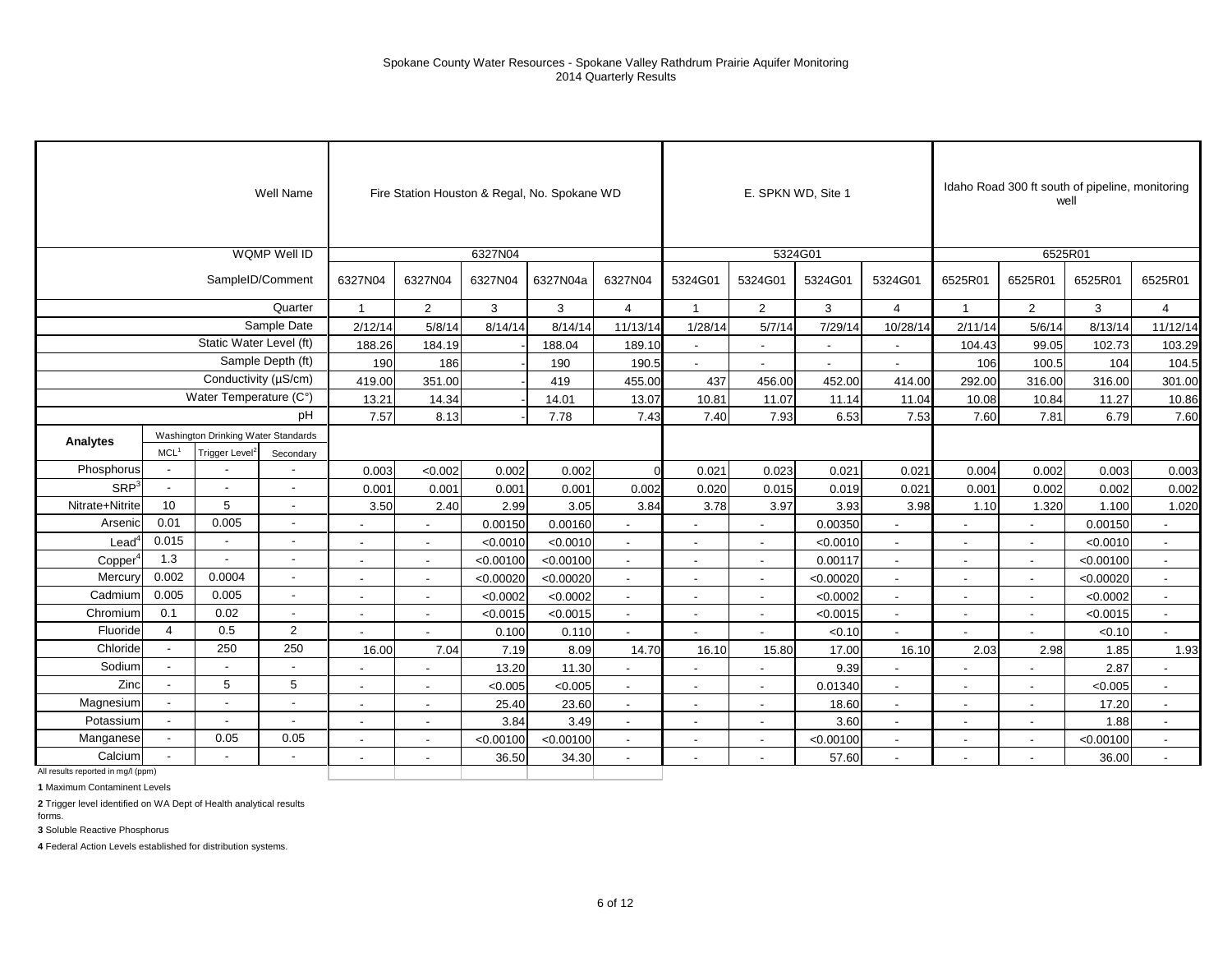|                   |                          |                                     | Well Name                |                          |                          |           | Idaho Road 1000 ft south of Trent, monitoring well |          |                          |                          |                          | Idaho Road - East Farms monitoring well at CID1 |                | ORCHARD MODERN<br><b>AVE IRRIG</b><br>DIST, Site | <b>ELECT</b><br>WATER,<br>Site 6 | Mission<br>Well,<br><b>LIBERTY</b><br>LAKE<br><b>SEWER</b><br><b>DIST</b> |
|-------------------|--------------------------|-------------------------------------|--------------------------|--------------------------|--------------------------|-----------|----------------------------------------------------|----------|--------------------------|--------------------------|--------------------------|-------------------------------------------------|----------------|--------------------------------------------------|----------------------------------|---------------------------------------------------------------------------|
|                   |                          |                                     | <b>WQMP Well ID</b>      |                          |                          |           | 6524R01                                            |          |                          |                          |                          | 6631M07                                         |                | 5312H01                                          | 5408N01                          | 5515C01                                                                   |
|                   |                          |                                     | SampleID/Comment         | 6524R01                  | 6524R01a                 | 6524R01   | 6524R01a                                           | 6524R01  | 6524R01a                 | 6631M07                  | 6631M07                  | 6631M07                                         | 6331M07        | 5312H01                                          | 5408N01                          | 5515C01                                                                   |
|                   |                          |                                     | Quarter                  | $\overline{2}$           | $\overline{2}$           | 3         | 3                                                  | 4        | $\overline{4}$           | $\mathbf{1}$             | $\overline{2}$           | 3                                               | $\overline{4}$ | 3                                                | 3                                | 3                                                                         |
|                   |                          |                                     | Sample Date              | 5/6/14                   | 5/6/14                   | 8/13/14   | 8/13/14                                            | 11/12/14 | 11/12/14                 | 2/11/14                  | 5/6/14                   | 8/13/14                                         | 11/12/14       | 7/29/14                                          | 7/29/14                          | 7/29/14                                                                   |
|                   |                          | Static Water Level (ft)             |                          | 120.77                   |                          | 124.49    |                                                    | 125.04   |                          | 115.56                   | 109.98                   | 113.82                                          | 114.32         | $\blacksquare$                                   | $\overline{\phantom{a}}$         |                                                                           |
|                   |                          |                                     | Sample Depth (ft)        | 122                      |                          | 126       |                                                    | 126.00   |                          | 117                      | 112                      | 115                                             | 115.5          |                                                  |                                  |                                                                           |
|                   |                          | Conductivity (µS/cm)                |                          | 323.00                   |                          | 310.00    | $\sim$                                             | 298.00   |                          | 253.00                   | 258.00                   | 272.00                                          | 258.00         | 296.00                                           | 248.00                           | 270.00                                                                    |
|                   |                          | Water Temperature (C°)              |                          | 11.06                    |                          | 11.68     |                                                    | 11.28    |                          | 13.79                    | 14.10                    | 15.09                                           | 13.77          | 10.43                                            | 10.94                            | 12.62                                                                     |
|                   |                          |                                     | pH                       | 7.75                     |                          |           |                                                    | 7.71     |                          | 7.71                     | 7.92                     | 6.78                                            | 7.86           | 6.89                                             | 7.73                             | 7.15                                                                      |
| Analytes          |                          | Washington Drinking Water Standards |                          |                          |                          |           |                                                    |          |                          |                          |                          |                                                 |                |                                                  |                                  |                                                                           |
|                   | MCL <sup>1</sup>         | Trigger Level <sup>2</sup>          | Secondary                |                          |                          |           |                                                    |          |                          |                          |                          |                                                 |                |                                                  |                                  |                                                                           |
| Phosphorus        |                          |                                     |                          | 0.004                    | 0.004                    | 0.003     | 0.003                                              | 0.003    | 0.003                    | 0.006                    | 0.005                    | 0.006                                           | 0.005          | 0.016                                            | 0.004                            | 0.009                                                                     |
| SRP <sup>3</sup>  |                          |                                     |                          | 0.003                    | 0.003                    | 0.003     | 0.003                                              | 0.003    | 0.003                    | 0.003                    | 0.005                    | 0.004                                           | 0.004          | 0.015                                            | 0.003                            | 0.008                                                                     |
| Nitrate+Nitrite   | 10                       | 5                                   | $\sim$                   | 3.16                     | 3.17                     | 2.16      | 2.15                                               | 2.33     | 2.37                     | 1.31                     | 1.78                     | 1.54                                            | 1.45           | 2.06                                             | 1.35                             | 1.50                                                                      |
| Arsenic           | 0.01                     | 0.005                               |                          |                          |                          | 0.00250   | 0.00330                                            |          |                          |                          |                          | 0.00420                                         |                | 0.00500                                          | 0.00190                          | 0.003                                                                     |
| $\textsf{Lead}^4$ | 0.015                    | $\overline{\phantom{a}}$            | $\overline{\phantom{a}}$ | $\blacksquare$           |                          | < 0.0010  | < 0.0010                                           |          | $\overline{\phantom{a}}$ |                          |                          | < 0.0010                                        |                | < 0.0010                                         | < 0.0010                         | < 0.0010                                                                  |
| Copper            | 1.3                      |                                     |                          | $\overline{\phantom{a}}$ | $\blacksquare$           | < 0.00100 | < 0.00100                                          |          | $\blacksquare$           |                          | $\overline{\phantom{a}}$ | < 0.00100                                       | $\sim$         | < 0.00100                                        | < 0.00100                        | < 0.00100                                                                 |
| Mercury           | 0.002                    | 0.0004                              | $\overline{\phantom{a}}$ | $\sim$                   | $\overline{\phantom{a}}$ | < 0.00020 | < 0.00020                                          |          | $\overline{\phantom{a}}$ | $\overline{\phantom{a}}$ | $\sim$                   | < 0.00020                                       | $\sim$         | < 0.00020                                        | < 0.00020                        | < 0.00020                                                                 |
| Cadmium           | 0.005                    | 0.005                               | $\overline{\phantom{a}}$ | $\overline{a}$           | $\overline{\phantom{a}}$ | < 0.0002  | < 0.0002                                           |          | $\overline{a}$           |                          | $\overline{\phantom{a}}$ | < 0.0002                                        |                | < 0.0002                                         | < 0.0002                         | < 0.0002                                                                  |
| Chromium          | 0.1                      | 0.02                                | $\overline{\phantom{a}}$ |                          |                          | < 0.0015  | < 0.0015                                           |          | $\overline{\phantom{a}}$ |                          | $\blacksquare$           | < 0.0015                                        |                | < 0.0015                                         | < 0.0015                         | < 0.0015                                                                  |
| Fluoride          | 4                        | 0.5                                 | $\overline{2}$           |                          |                          | < 0.10    | < 0.10                                             |          |                          |                          |                          | < 0.10                                          | $\sim$         | < 0.10                                           | 0.100                            | 0.120                                                                     |
| Chloride          | $\overline{\phantom{a}}$ | 250                                 | 250                      | 3.05                     | 3.18                     | 2.79      | 2.86                                               | 3.25     | 3.22                     | 4.24                     | 3.92                     | 4.04                                            | 4.03           | 4.75                                             | 3.55                             | 4.63                                                                      |
| Sodium            |                          |                                     |                          |                          |                          | 3.17      | 3.15                                               |          |                          |                          |                          | 2.71                                            |                | 4.14                                             | 2.77                             | 4.89                                                                      |
| Zinc              |                          | 5                                   | 5                        |                          |                          | < 0.005   | < 0.005                                            |          | $\overline{\phantom{a}}$ |                          |                          | < 0.005                                         |                | < 0.005                                          | < 0.005                          | < 0.005                                                                   |
| Magnesium         |                          | $\blacksquare$                      | $\overline{\phantom{a}}$ | $\sim$                   | $\overline{\phantom{a}}$ | 14.90     | 14.60                                              |          | $\overline{\phantom{a}}$ | $\sim$                   | $\sim$                   | 13.20                                           | $\sim$         | 13.20                                            | 12.40                            | 10.80                                                                     |
| Potassium         |                          | $\overline{\phantom{a}}$            | $\overline{\phantom{a}}$ | $\blacksquare$           | $\blacksquare$           | 1.98      | 1.96                                               |          | $\overline{\phantom{a}}$ |                          | $\blacksquare$           | 2.03                                            |                | 2.37                                             | 1.99                             | 2.25                                                                      |
| Manganese         |                          | 0.05                                | 0.05                     |                          |                          | < 0.00100 | < 0.00100                                          |          | ä,                       |                          | $\blacksquare$           | < 0.00100                                       |                | < 0.00100                                        | < 0.00100                        | < 0.00100                                                                 |
| Calcium           |                          |                                     |                          |                          |                          | 38.70     | 38.20                                              |          |                          |                          |                          | 31.40                                           |                | 37.50                                            | 29.30                            | 33.70                                                                     |

**1** Maximum Contaminent Levels

**2** Trigger level identified on WA Dept of Health analytical results

**3** Soluble Reactive Phosphorus forms.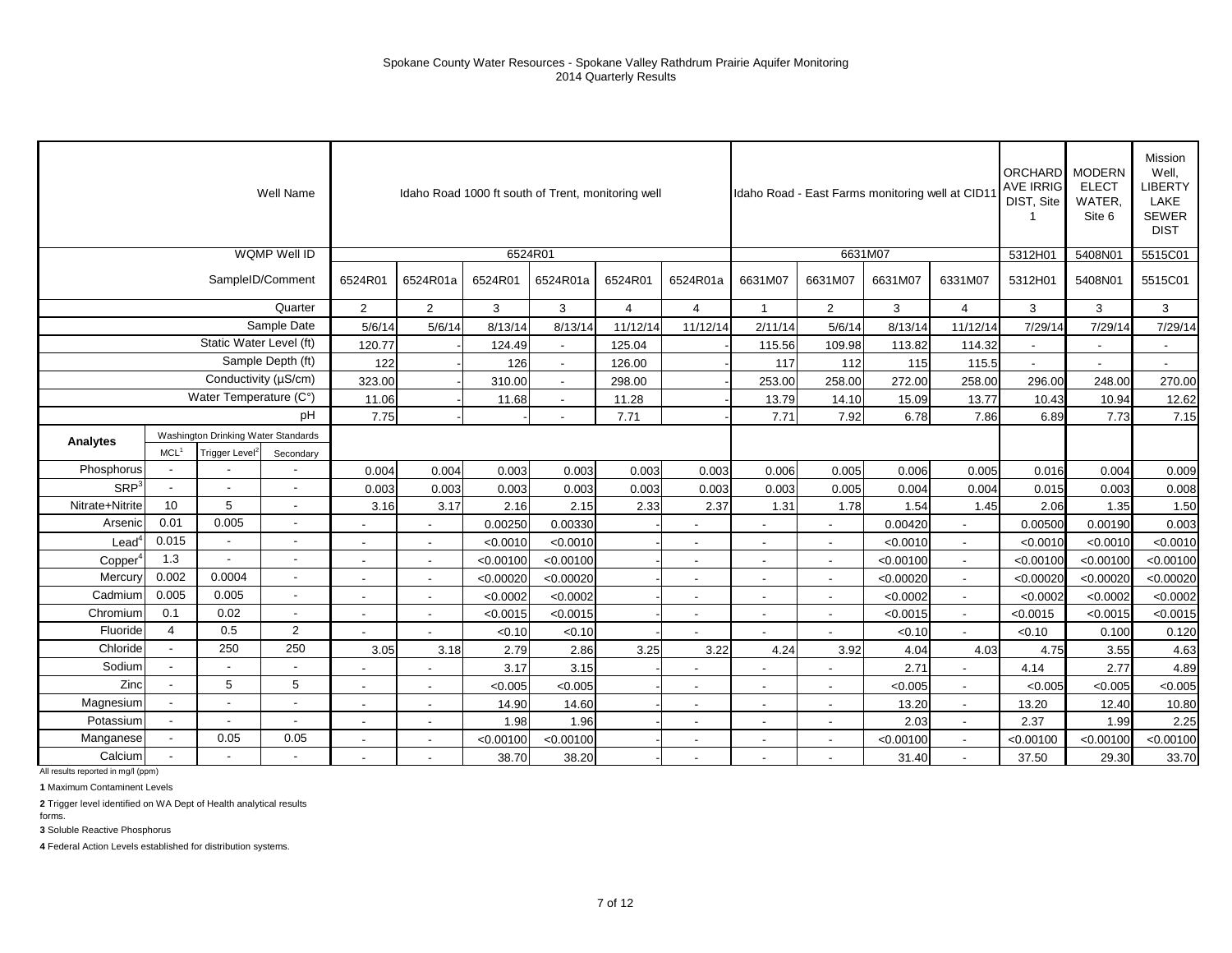|                     |                          |                                     | Well Name                |                          |                          | PASADENA PARK #2         |                          |                          |                          | CITY of SPOKANE-Ray |                          |                          |                          | Orchard Ave Irrig Dist Site 2 |                          |                          |
|---------------------|--------------------------|-------------------------------------|--------------------------|--------------------------|--------------------------|--------------------------|--------------------------|--------------------------|--------------------------|---------------------|--------------------------|--------------------------|--------------------------|-------------------------------|--------------------------|--------------------------|
|                     |                          |                                     | WQMP Well ID             |                          | 5405K01                  |                          |                          |                          |                          | 5322F01             |                          |                          |                          | 5407C01                       |                          |                          |
|                     |                          |                                     | SampleID/Comment         | 5405K01                  | 5405K01                  | 5405K01                  | 5405K01                  | 5322F01                  | 5322F01                  | 5322F01             | 5322F01                  | 5407C01                  | 5407C01                  | 5407C01A                      | 5407C01                  | 5407C01                  |
|                     |                          |                                     | Quarter                  | $\mathbf{1}$             | 2                        | 3                        | $\overline{4}$           | $\mathbf{1}$             | $\overline{2}$           | 3                   | $\overline{4}$           | $\mathbf{1}$             | $\overline{2}$           | $\overline{2}$                | 3                        | $\overline{4}$           |
|                     |                          |                                     | Sample Date              | 1/28/14                  | 5/6/14                   | 7/29/14                  | 10/28/14                 | 1/28/14                  | 5/7/14                   | 7/29/14             | 10/28/14                 | 1/28/14                  | 5/7/14                   | 5/7/14                        | 7/29/14                  | 10/28/14                 |
|                     |                          | Static Water Level (ft)             |                          | $\overline{a}$           |                          | $\blacksquare$           | $\blacksquare$           | $\blacksquare$           |                          |                     | $\overline{a}$           |                          | $\blacksquare$           | ۰                             | $\blacksquare$           | $\blacksquare$           |
|                     |                          |                                     | Sample Depth (ft)        | $\sim$                   | $\overline{\phantom{a}}$ | $\overline{\phantom{a}}$ | $\overline{\phantom{a}}$ | $\overline{\phantom{a}}$ | $\overline{\phantom{a}}$ | $\sim$              | $\overline{\phantom{a}}$ |                          | $\blacksquare$           | $\overline{\phantom{a}}$      | $\overline{\phantom{a}}$ | $\sim$                   |
|                     |                          |                                     | Conductivity (µS/cm)     | 196.00                   | 177.00                   | 190.00                   | 171.00                   | 409                      | 400                      | 386                 | 402                      | 284.00                   | 321.00                   |                               | 304.00                   | 239.00                   |
|                     |                          | Water Temperature (C°)              |                          | 11.40                    | 9.14                     | 9.36                     | 9.75                     | 11.69                    | 11.78                    | 12.36               | 11.67                    | 10.28                    | 10.88                    |                               | 11.04                    | 11.17                    |
|                     |                          |                                     | pH                       | 7.65                     | 7.59                     | 6.57                     | 7.50                     | 7.42                     | 17.97                    | 7.19                | 7.2                      | 7.88                     | 8.26                     |                               | 6.57                     | 7.87                     |
| Analytes            |                          | Washington Drinking Water Standards |                          |                          |                          |                          |                          |                          |                          |                     |                          |                          |                          |                               |                          |                          |
|                     | <b>MCL</b>               | Trigger Level <sup>2</sup>          | Secondary                |                          |                          |                          |                          |                          |                          |                     |                          |                          |                          |                               |                          |                          |
| Phosphorus          |                          |                                     |                          | 0.006                    | 0.006                    | 0.006                    | 0.006                    | 0.023                    | 0.0242509                | 0.0206542           | 0.025                    | 0.014                    | 0.019                    | 0.020                         | 0.015                    | 0.015                    |
| SRP <sup>3</sup>    | $\overline{\phantom{a}}$ |                                     | $\overline{\phantom{a}}$ | 0.006                    | 0.006                    | 0.006                    | 0.006                    | 0.022                    | 0.0187209                | 0.0189954           | 0.024                    | 0.014                    | 0.015                    | 0.015                         | 0.013                    | 0.014                    |
| Nitrate+Nitrite     | 10                       | 5                                   | $\overline{\phantom{a}}$ | 1.64                     | 1.29                     | 1.47                     | 1.130                    | 3.64                     | 3.19                     | 3.16                | 3.91                     | 1.81                     | 1.98                     | 1.98                          | 1.87                     | 1.78                     |
| Arsenic             | 0.01                     | 0.005                               | $\blacksquare$           |                          | $\overline{a}$           | 0.001                    | $\blacksquare$           | $\blacksquare$           |                          | 0.003               | $\blacksquare$           |                          |                          | ٠                             | 0.00340                  |                          |
| $\text{Lead}^4$     | 0.015                    | $\blacksquare$                      | $\overline{\phantom{a}}$ | $\overline{\phantom{a}}$ | $\sim$                   | < 0.0010                 | $\overline{\phantom{a}}$ | $\overline{\phantom{a}}$ | $\overline{\phantom{a}}$ | < 0.0010            | $\sim$                   | $\overline{\phantom{a}}$ | $\overline{\phantom{a}}$ | $\overline{\phantom{a}}$      | < 0.0010                 | $\overline{\phantom{a}}$ |
| Copper <sup>4</sup> | 1.3                      | $\overline{a}$                      | $\blacksquare$           | ٠                        | $\overline{\phantom{a}}$ | 0.00154                  | $\overline{a}$           | $\blacksquare$           | $\blacksquare$           | 0.00561             | $\sim$                   | $\overline{\phantom{a}}$ |                          | $\blacksquare$                | < 0.00100                | $\blacksquare$           |
| Mercury             | 0.002                    | 0.0004                              | $\blacksquare$           | $\overline{\phantom{a}}$ | $\blacksquare$           | < 0.00020                | $\overline{a}$           | $\overline{a}$           | $\blacksquare$           | < 0.00020           | $\sim$                   |                          |                          | $\overline{\phantom{a}}$      | < 0.00020                | $\blacksquare$           |
| Cadmium             | 0.005                    | 0.005                               | $\overline{\phantom{a}}$ | $\overline{\phantom{a}}$ |                          | < 0.0002                 | $\blacksquare$           | $\overline{\phantom{a}}$ | $\overline{\phantom{a}}$ | < 0.0002            | $\sim$                   |                          |                          | $\overline{\phantom{a}}$      | < 0.0002                 | $\blacksquare$           |
| Chromium            | 0.1                      | 0.02                                | $\overline{\phantom{a}}$ | $\overline{\phantom{a}}$ | $\overline{\phantom{a}}$ | < 0.0015                 | $\sim$                   | $\overline{\phantom{a}}$ | $\overline{\phantom{a}}$ | < 0.0015            | $\blacksquare$           | $\overline{\phantom{a}}$ |                          | $\blacksquare$                | < 0.0015                 | $\blacksquare$           |
| Fluoride            | $\overline{4}$           | 0.5                                 | $\overline{2}$           | $\overline{a}$           |                          | 0.100                    | $\overline{a}$           | $\overline{a}$           | $\blacksquare$           | < 0.10              | $\blacksquare$           |                          |                          |                               | < 0.10                   |                          |
| Chloride            | $\blacksquare$           | 250                                 | 250                      | 4.05                     | 3.24                     | 3.92                     | 2.92                     | 16.8                     | 15.8                     | 14.9                | 17.6                     | 4.31                     | 5.82                     | 5.83                          | 4.73                     | 4.22                     |
| Sodium              | $\mathbf{r}$             | $\blacksquare$                      | $\blacksquare$           | $\blacksquare$           | $\sim$                   | 3.64                     | $\sim$                   | $\overline{\phantom{a}}$ | $\overline{\phantom{a}}$ | 8.16                | $\sim$                   | $\sim$                   | $\overline{\phantom{a}}$ | $\overline{\phantom{a}}$      | 4.14                     | $\blacksquare$           |
| Zinc                | $\overline{a}$           | 5                                   | 5                        | $\overline{a}$           | $\overline{a}$           | < 0.005                  | $\overline{a}$           | $\blacksquare$           | $\blacksquare$           | 0.00910             | $\sim$                   |                          |                          | $\blacksquare$                | < 0.005                  |                          |
| Magnesium           |                          | $\overline{\phantom{a}}$            | $\overline{\phantom{a}}$ | $\overline{\phantom{a}}$ | $\sim$                   | 7.35                     |                          | $\overline{\phantom{a}}$ |                          | 15.3                | $\overline{\phantom{a}}$ |                          |                          |                               | 14.10                    | $\overline{\phantom{a}}$ |
| Potassium           |                          | $\overline{\phantom{a}}$            | $\overline{\phantom{a}}$ | $\overline{\phantom{a}}$ | $\overline{\phantom{a}}$ | 2.18                     | $\overline{\phantom{a}}$ | $\sim$                   | $\overline{\phantom{a}}$ | 2.96                | $\sim$                   | $\overline{\phantom{a}}$ | $\overline{\phantom{a}}$ | $\sim$                        | 2.36                     | $\overline{\phantom{a}}$ |
| Manganese           | $\overline{\phantom{a}}$ | 0.05                                | 0.05                     | $\overline{\phantom{a}}$ | $\sim$                   | < 0.00100                | $\sim$                   | $\blacksquare$           | $\overline{\phantom{a}}$ | < 0.00100           | $\overline{\phantom{a}}$ | $\overline{\phantom{a}}$ |                          | $\blacksquare$                | < 0.00100                | $\overline{\phantom{a}}$ |
| Calcium             |                          |                                     | $\overline{a}$           | $\overline{\phantom{a}}$ |                          | 23.50                    |                          |                          |                          | 48.4                |                          |                          |                          |                               | 37.10                    |                          |

**1** Maximum Contaminent Levels

**2** Trigger level identified on WA Dept of Health analytical results

**3** Soluble Reactive Phosphorus forms.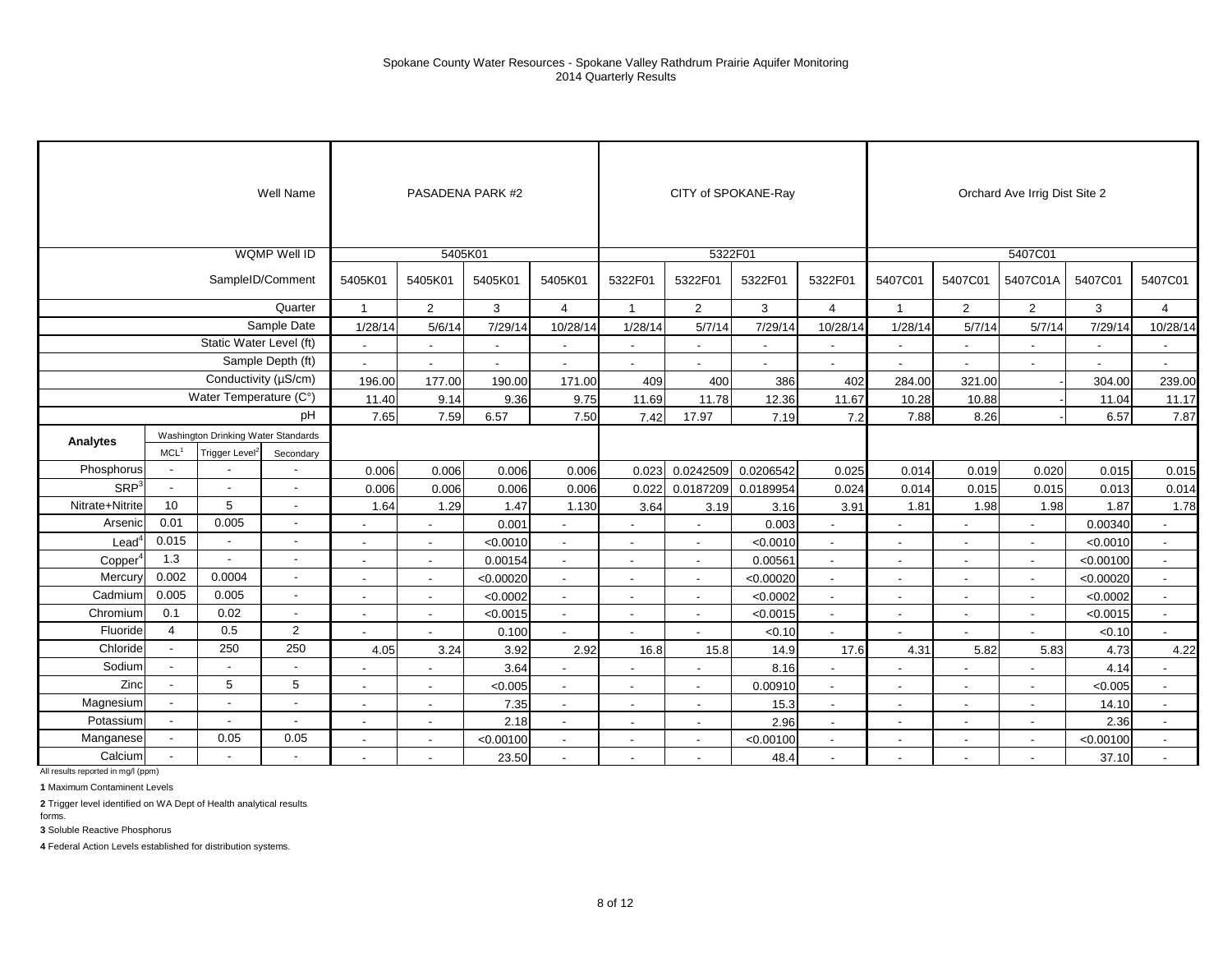## Spokane County Water Resources - Spokane Valley Rathdrum Prairie Aquifer Monitoring 2014 Quarterly Results

|                     |                          |                                     | Well Name                |                          | 6th & Havana monitoring well (MW-2) |           |                          |                          |                          |                          |                          | Spokane Co Water Dist #3, Site 2-5, 26th & Vercler |                          |                          | CONSOLID<br>ATED<br><b>IRRIG</b><br><b>DIST 19.</b><br>Site 2A | Spokane<br>Fish<br>Hatchery<br>well |
|---------------------|--------------------------|-------------------------------------|--------------------------|--------------------------|-------------------------------------|-----------|--------------------------|--------------------------|--------------------------|--------------------------|--------------------------|----------------------------------------------------|--------------------------|--------------------------|----------------------------------------------------------------|-------------------------------------|
|                     |                          |                                     | WQMP Well ID             |                          | 5323E01                             |           |                          |                          |                          |                          | 5427L01                  |                                                    |                          |                          | 5518R01                                                        | 6211K01                             |
|                     |                          |                                     | SampleID/Comment         | 5323E01                  | 5323E01                             | 5323E01   | 5323E01                  | 5427L01                  | 5427L01a                 | 5427L01                  | 5427L01                  | 5427L01a                                           | 5427L01                  | 5427L01a                 | 5518R01                                                        | 6211K01                             |
|                     |                          |                                     | Quarter                  | $\mathbf{1}$             | $\overline{2}$                      | 3         | $\overline{4}$           | $\mathbf{1}$             | $\overline{1}$           | $\overline{2}$           | 3                        | 3                                                  | $\overline{4}$           | $\overline{4}$           | 3                                                              | 3                                   |
|                     |                          |                                     | Sample Date              | 2/12/14                  | 5/8/14                              | 8/11/14   | 11/13/14                 | 1/28/14                  | 1/28/14                  | 5/6/14                   | 7/29/14                  | 7/29/14                                            | 10/28/14                 | 10/28/14                 | 7/29/14                                                        | 8/14/14                             |
|                     |                          | Static Water Level (ft)             |                          | 51.39                    | 43.42                               | 52.88     | 51.75                    | $\mathbf{r}$             | $\overline{\phantom{a}}$ | $\blacksquare$           | $\overline{\phantom{a}}$ | $\overline{\phantom{a}}$                           | $\overline{\phantom{a}}$ | $\overline{\phantom{a}}$ | ä,                                                             | $\blacksquare$                      |
|                     |                          |                                     | Sample Depth (ft)        | 52.5                     | 44.5                                | 60        | 53                       | $\blacksquare$           | $\overline{\phantom{a}}$ |                          |                          | $\mathbf{r}$                                       |                          |                          | $\overline{\phantom{a}}$                                       |                                     |
|                     |                          | Conductivity (µS/cm)                |                          | 348.00                   | 308.00                              | 362.00    | 384.00                   |                          | 378.00                   | 393.00                   | 379.00                   |                                                    |                          | 347.00                   | 153.00                                                         | 306.00                              |
|                     |                          | Water Temperature (C°)              |                          | 12.99                    | 12.65                               | 12.22     | 12.24                    |                          | 11.18                    | 11.85                    | 12.49                    | $\sim$                                             |                          | 11.86                    | 12.05                                                          | 11.12                               |
|                     |                          |                                     | pH                       | 7.57                     | 8.12                                |           | 7.54                     |                          | 7.59                     | 7.79                     | 7.42                     |                                                    |                          | 7.67                     | 8.34                                                           | 7.36                                |
| Analytes            |                          | Washington Drinking Water Standards |                          |                          |                                     |           |                          |                          |                          |                          |                          |                                                    |                          |                          |                                                                |                                     |
|                     | MCL <sup>1</sup>         | Trigger Level <sup>2</sup>          | Secondary                |                          |                                     |           |                          |                          |                          |                          |                          |                                                    |                          |                          |                                                                |                                     |
| Phosphorus          |                          |                                     |                          | 0.014                    | 0.013                               | 0.010     | 0.012                    | 0.005                    | 0.007                    | 0.006                    | 0.006                    | 0.006                                              | 0.006                    | 0.006                    | 0.004                                                          | 0.005                               |
| SRP <sup>3</sup>    |                          | $\sim$                              |                          | 0.011                    | 0.012                               | 0.010     | 0.012                    | 0.005                    | 0.005                    | 0.006                    | 0.005                    | 0.005                                              | 0.005                    | 0.006                    | 0.002                                                          | 0.004                               |
| Nitrate+Nitrite     | 10                       | 5                                   |                          | 2.74                     | 2.09                                | 2.82      | 2.85                     | 2.56                     | 2.55                     | 2.76                     | 2.60                     | 2.58                                               | 2.51                     | 2.72                     | 0.705                                                          | 1.49                                |
| Arsenic             | 0.01                     | 0.005                               |                          |                          |                                     | 0.00320   |                          | $\blacksquare$           | $\blacksquare$           | $\overline{\phantom{a}}$ | 0.00390                  | 0.00360                                            |                          |                          | 0.001                                                          | 0.00350                             |
| $\text{Lead}^4$     | 0.015                    | $\overline{\phantom{a}}$            |                          |                          | $\blacksquare$                      | < 0.0010  | $\blacksquare$           | $\overline{\phantom{a}}$ | $\blacksquare$           |                          | < 0.0010                 | < 0.0010                                           | $\blacksquare$           |                          | < 0.0010                                                       | < 0.0010                            |
| Copper <sup>4</sup> | 1.3                      |                                     |                          |                          |                                     | < 0.00100 | $\sim$                   | $\blacksquare$           | $\overline{\phantom{a}}$ |                          | 0.00134                  | 0.00133                                            | $\blacksquare$           |                          | < 0.00100                                                      | < 0.00100                           |
| Mercury             | 0.002                    | 0.0004                              |                          |                          | $\blacksquare$                      | < 0.00020 | $\overline{\phantom{a}}$ | $\blacksquare$           | $\blacksquare$           | $\blacksquare$           | < 0.00020                | < 0.00020                                          | $\blacksquare$           |                          | < 0.00020                                                      | < 0.00020                           |
| Cadmium             | 0.005                    | 0.005                               | $\overline{\phantom{a}}$ | $\blacksquare$           | $\sim$                              | < 0.0002  | $\sim$                   | $\overline{\phantom{a}}$ | $\overline{\phantom{a}}$ | $\sim$                   | < 0.0002                 | < 0.0002                                           | $\blacksquare$           | $\sim$                   | < 0.0002                                                       | < 0.0002                            |
| Chromium            | 0.1                      | 0.02                                | $\overline{\phantom{a}}$ | $\blacksquare$           | $\overline{\phantom{a}}$            | < 0.0015  | $\overline{\phantom{a}}$ | $\blacksquare$           | $\blacksquare$           | $\overline{\phantom{a}}$ | < 0.0015                 | < 0.0015                                           | $\blacksquare$           | $\sim$                   | < 0.0015                                                       | < 0.0015                            |
| Fluoride            | $\overline{4}$           | 0.5                                 | 2                        |                          |                                     | < 0.10    |                          |                          |                          |                          | < 0.10                   | < 0.10                                             |                          |                          | < 0.10                                                         | < 0.10                              |
| Chloride            | $\sim$                   | 250                                 | 250                      | 12.10                    | 9.84                                | 11.10     | 12.40                    | 9.64                     | 9.60                     | 8.70                     | 9.13                     | 9.10                                               | 9.54                     | 8.78                     | 3.14                                                           | 6.71                                |
| Sodium              | $\overline{\phantom{a}}$ | $\sim$                              |                          |                          | $\sim$                              | 7.28      | $\overline{\phantom{a}}$ | $\overline{a}$           | $\sim$                   | $\overline{\phantom{a}}$ | 6.54                     | 6.49                                               | $\sim$                   |                          | 2.40                                                           | 3.83                                |
| Zinc                |                          | 5                                   | 5                        |                          |                                     | < 0.005   | $\blacksquare$           |                          | $\overline{\phantom{a}}$ |                          | < 0.005                  | < 0.005                                            | $\blacksquare$           |                          | < 0.005                                                        | 0.00810                             |
| Magnesium           |                          |                                     |                          | $\overline{\phantom{a}}$ | $\blacksquare$                      | 15.80     | $\blacksquare$           | $\blacksquare$           | $\blacksquare$           |                          | 16.90                    | 16.80                                              | $\blacksquare$           |                          | 5.26                                                           | 16.80                               |
| Potassium           |                          |                                     |                          | $\overline{\phantom{a}}$ | $\overline{\phantom{a}}$            | 2.55      | $\sim$                   | $\overline{\phantom{a}}$ | $\overline{\phantom{a}}$ | $\overline{\phantom{a}}$ | 2.91                     | 2.92                                               | $\overline{\phantom{a}}$ | $\sim$                   | 1.41                                                           | 1.98                                |
| Manganese           |                          | 0.05                                | 0.05                     | $\overline{\phantom{a}}$ | $\blacksquare$                      | < 0.00100 | $\overline{a}$           | $\blacksquare$           | $\blacksquare$           | $\blacksquare$           | < 0.00100                | < 0.00100                                          | $\sim$                   | $\sim$                   | < 0.00100                                                      | < 0.00100                           |
| Calcium             |                          |                                     |                          |                          |                                     | 46.60     | $\blacksquare$           | $\blacksquare$           | $\blacksquare$           |                          | 47.00                    | 46.80                                              | $\blacksquare$           |                          | 21.50                                                          | 32.00                               |

All results reported in mg/l (ppm)

**1** Maximum Contaminent Levels

**2** Trigger level identified on WA Dept of Health analytical results

**3** Soluble Reactive Phosphorus forms.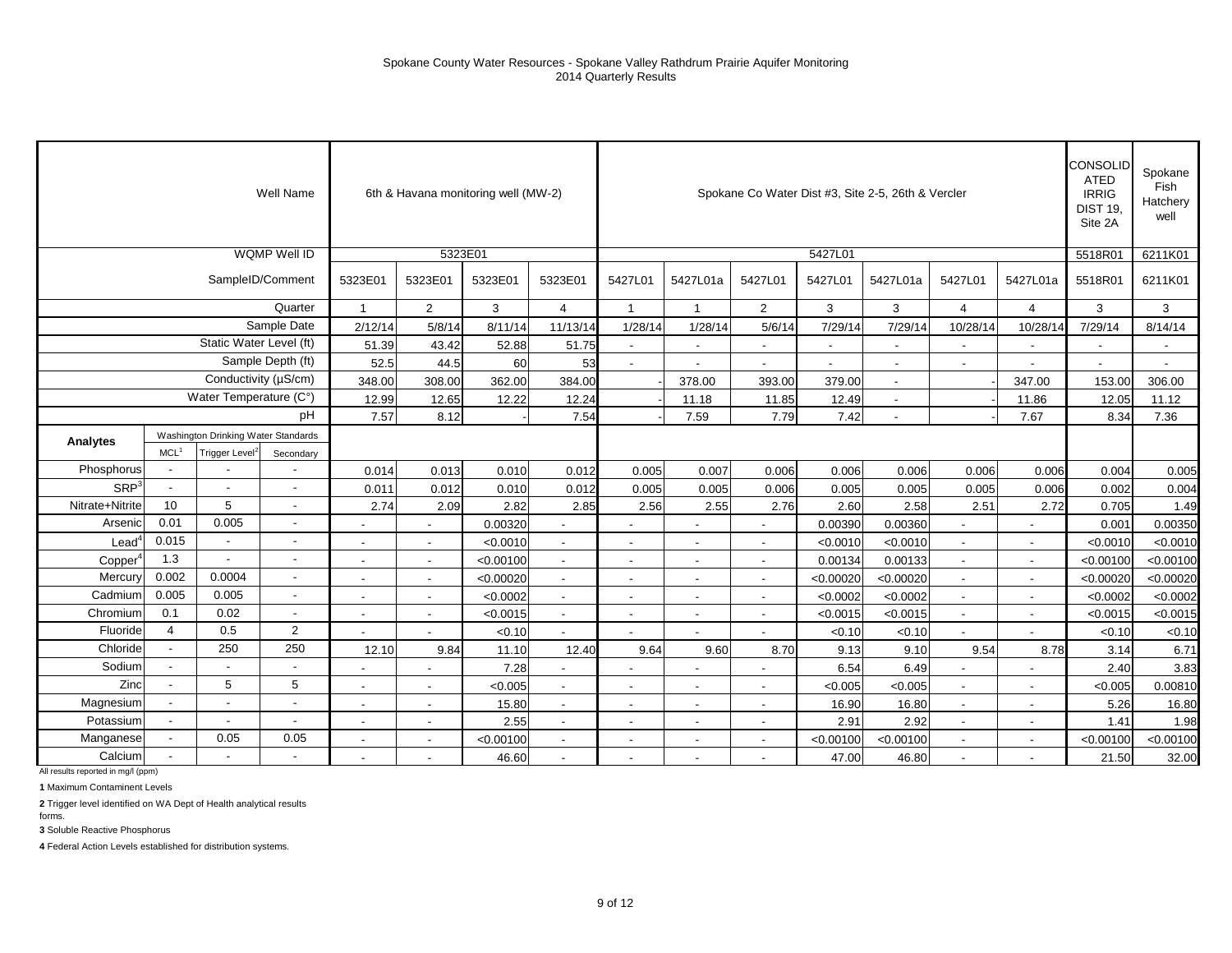|                   |                          |                                     | Well Name                | <b>WHITWOR</b><br>TH WATER<br><b>DIST. #2.</b><br>Well 2A | <b>NORTH</b><br>SPOKANE<br><b>IRRIG. DIST</b><br># 4, Site 4 | CONS.<br><b>IRRIG DIST</b><br>19, Site 11B | <b>MODERN</b><br><b>ELECT</b><br><b>WATER, Site</b><br>11 | VERA WATER & POWER, New Well 4 |                          |                          |                          |                | New Balfour Park monitoring well |                          | Sullivan<br>Spring |
|-------------------|--------------------------|-------------------------------------|--------------------------|-----------------------------------------------------------|--------------------------------------------------------------|--------------------------------------------|-----------------------------------------------------------|--------------------------------|--------------------------|--------------------------|--------------------------|----------------|----------------------------------|--------------------------|--------------------|
|                   |                          |                                     | WQMP Well ID             | 6320D01                                                   | 6328H01                                                      | 6631M04                                    | 5415E03                                                   |                                | 5426L03                  |                          |                          |                | 5417R02                          |                          | 5411R05s           |
|                   |                          |                                     | SampleID/Comment         | 6320D01                                                   | 6328H01                                                      | 6631M04                                    | 5415E03                                                   | 5426L03                        | 5426L03                  | 5426L03                  | 5417R02                  | 5417R02        | 5417R02                          | 5417R02                  | 5411R05S           |
|                   |                          |                                     | Quarter                  | 3                                                         | 3                                                            | 3                                          | 3                                                         | $\mathbf{1}$                   | 3                        | $\overline{4}$           | $\mathbf{1}$             | $\overline{2}$ | 3                                | $\overline{4}$           | 3                  |
|                   |                          |                                     | Sample Date              | 8/14/14                                                   | 8/14/14                                                      | 8/13/14                                    | 7/29/14                                                   | 1/28/14                        | 7/29/14                  | 10/28/14                 | 2/11/14                  | 5/6/14         | 8/12/14                          | 11/12/14                 | 8/12/14            |
|                   |                          | Static Water Level (ft)             |                          |                                                           | $\overline{\phantom{a}}$                                     | $\overline{\phantom{a}}$                   | $\overline{\phantom{a}}$                                  | $\overline{\phantom{a}}$       | $\sim$                   | $\overline{\phantom{a}}$ | 71.56                    | 64.53          | 72.3                             | 71.87                    | $\sim$             |
|                   |                          |                                     | Sample Depth (ft)        |                                                           | $\blacksquare$                                               | $\overline{\phantom{0}}$                   | $\blacksquare$                                            | $\overline{\phantom{a}}$       | $\overline{\phantom{a}}$ | $\sim$                   | 72.5                     | 67             | 74                               | 73                       |                    |
|                   |                          | Conductivity (µS/cm)                |                          | 256.00                                                    | 236.00                                                       | 257.00                                     | 214.00                                                    | 345.00                         | 394.00                   | 352.00                   | 188.00                   | 193.00         | 212                              | 206                      | 255.00             |
|                   |                          | Water Temperature (C°)              |                          | 11.35                                                     | 10.48                                                        | 12.70                                      | 10.89                                                     | 10.80                          | 10.48                    | 10.55                    | 12.83                    | 13.49          | 15.43                            | 12.92                    | 11.19              |
|                   |                          |                                     | pH                       | 6.28                                                      | 6.56                                                         | 7.22                                       | 6.75                                                      | 7.62                           | 7.34                     | 7.64                     | 7.75                     | 7.95           | 7.15                             | 7.57                     | 6.54               |
| Analytes          |                          | Washington Drinking Water Standards |                          |                                                           |                                                              |                                            |                                                           |                                |                          |                          |                          |                |                                  |                          |                    |
|                   | MCL <sup>1</sup>         | Trigger Level <sup>2</sup>          | Secondary                |                                                           |                                                              |                                            |                                                           |                                |                          |                          |                          |                |                                  |                          |                    |
| Phosphorus        | $\overline{\phantom{a}}$ |                                     |                          | 0.003                                                     | 0.004                                                        | 0.005                                      | 0.004                                                     | 0.009                          | 0.009                    | 0.008                    | 0.012                    | 0.009          | 0.008                            | 0.007                    | 0.005              |
| SRP <sup>3</sup>  | $\blacksquare$           | $\overline{a}$                      | $\blacksquare$           | 0.002                                                     | 0.003                                                        | 0.004                                      | 0.003                                                     | 0.006                          | 0.007                    | 0.008                    | 0.008                    | 0.008          | 0.006                            | 0.007                    | 0.005              |
| Nitrate+Nitrite   | 10                       | 5                                   | $\overline{a}$           | 0.98                                                      | 1.28                                                         | 1.46                                       | 1.060                                                     | 2.560                          | 3.210                    | 3.12                     | 0.88                     | 1.120          | 0.942                            | 0.886                    | 1.05               |
| Arsenic           | 0.01                     | 0.005                               | $\blacksquare$           | 0.00360                                                   | 0.00250                                                      | 0.00490                                    | 0.00270                                                   |                                | 0.00350                  |                          | $\blacksquare$           | $\overline{a}$ | 0.00450                          | $\overline{\phantom{a}}$ | 0.00190            |
| Lead <sup>4</sup> | 0.015                    | $\blacksquare$                      | $\blacksquare$           | < 0.0010                                                  | < 0.0010                                                     | < 0.0010                                   | < 0.0010                                                  |                                | < 0.0010                 |                          |                          |                | 0.00390                          |                          | < 0.0010           |
| Copper            | 1.3                      |                                     |                          | < 0.00100                                                 | < 0.00100                                                    | < 0.00100                                  | < 0.00100                                                 |                                | < 0.00100                |                          |                          |                | 0.00372                          |                          | < 0.00100          |
| Mercury           | 0.002                    | 0.0004                              | $\blacksquare$           | < 0.00020                                                 | < 0.00020                                                    | < 0.00020                                  | < 0.00020                                                 | $\overline{\phantom{a}}$       | < 0.00020                | $\sim$                   | $\overline{\phantom{a}}$ | $\sim$         | < 0.00020                        | $\blacksquare$           | < 0.00020          |
| Cadmium           | 0.005                    | 0.005                               | $\blacksquare$           | < 0.0002                                                  | < 0.0002                                                     | < 0.0002                                   | < 0.0002                                                  | $\sim$                         | < 0.0002                 | $\blacksquare$           | $\overline{\phantom{a}}$ | $\blacksquare$ | < 0.0002                         | $\overline{\phantom{a}}$ | < 0.0002           |
| Chromium          | 0.1                      | 0.02                                | $\blacksquare$           | < 0.0015                                                  | < 0.0015                                                     | < 0.0015                                   | < 0.0015                                                  | $\overline{a}$                 | < 0.0015                 | $\sim$                   | $\blacksquare$           | $\overline{a}$ | 0.00984                          | $\blacksquare$           | < 0.0015           |
| Fluoride          | $\overline{4}$           | 0.5                                 | $\overline{2}$           | < 0.10                                                    | 0.100                                                        | < 0.10                                     | < 0.10                                                    |                                | 0.110                    |                          |                          |                | < 0.10                           |                          | < 0.10             |
| Chloride          | $\blacksquare$           | 250                                 | 250                      | 3.32                                                      | 4.51                                                         | 3.97                                       | 2.98                                                      | 9.68                           | 9.87                     | 8.46                     | 3.40                     | 3.59           | 4.03                             | 4.07                     | 2.04               |
| Sodium            |                          |                                     |                          | 2.80                                                      | 4.56                                                         | 2.68                                       | 2.56                                                      |                                | 7.62                     |                          |                          |                | 2.68                             |                          | 2.79               |
| Zinc              |                          | 5                                   | 5                        | < 0.005                                                   | < 0.005                                                      | < 0.005                                    | < 0.005                                                   |                                | 0.01                     |                          |                          |                | 0.01                             |                          | < 0.005            |
| Magnesium         |                          | $\overline{\phantom{a}}$            | $\overline{\phantom{a}}$ | 14.10                                                     | 11.10                                                        | 12.80                                      | 10.60                                                     | $\sim$                         | 14.20                    | $\sim$                   | $\overline{\phantom{a}}$ | $\blacksquare$ | 8.73                             | $\overline{\phantom{a}}$ | 12.30              |
| Potassium         |                          | $\overline{a}$                      | $\overline{a}$           | 1.62                                                      | 1.92                                                         | 1.92                                       | 1.88                                                      | $\overline{\phantom{a}}$       | 3.38                     | $\sim$                   | $\overline{\phantom{a}}$ | $\blacksquare$ | 2.06                             | $\overline{\phantom{a}}$ | 1.87               |
| Manganese         |                          | 0.05                                | 0.05                     | < 0.00100                                                 | < 0.00100                                                    | < 0.00100                                  | < 0.00100                                                 |                                | < 0.00100                |                          |                          | $\overline{a}$ | 0.05880                          | $\blacksquare$           | < 0.00100          |
| Calcium           |                          |                                     | $\blacksquare$           | 25.70                                                     | 25.30                                                        | 29.60                                      | 25.70                                                     |                                | 52.50                    |                          |                          |                | 25.90                            |                          | 28.50              |

**1** Maximum Contaminent Levels

**2** Trigger level identified on WA Dept of Health analytical results

forms.

**3** Soluble Reactive Phosphorus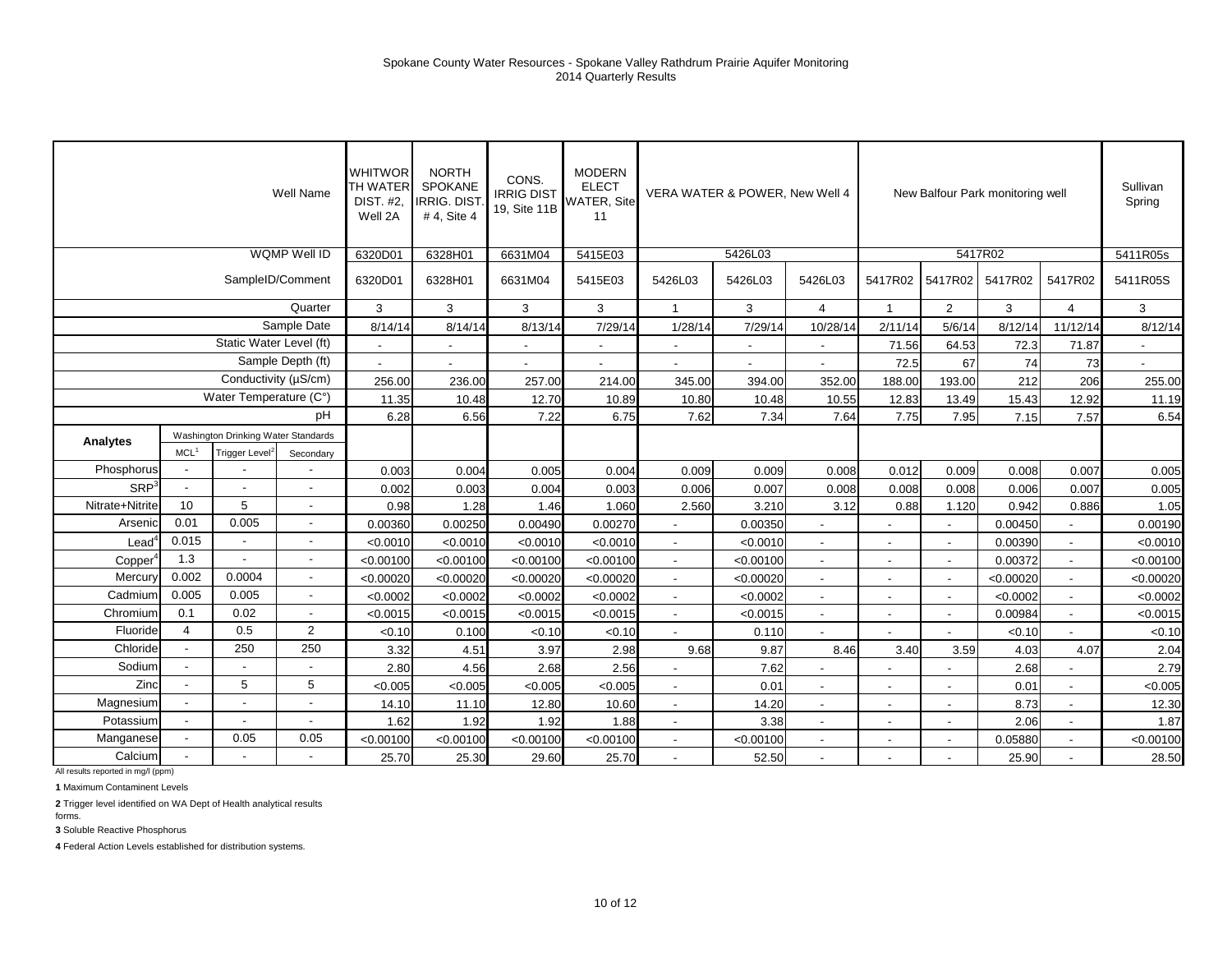## Spokane County Water Resources - Spokane Valley Rathdrum Prairie Aquifer Monitoring 2014 Quarterly Results

|                     |                          |                                     | Well Name                |                          |                          | SPOKANE FISH HATCHERY, GRIFFITH SPR |                          |                          |                          | Three Springs  |                          |                          | Waikiki Springs          |                          |                          |                          |
|---------------------|--------------------------|-------------------------------------|--------------------------|--------------------------|--------------------------|-------------------------------------|--------------------------|--------------------------|--------------------------|----------------|--------------------------|--------------------------|--------------------------|--------------------------|--------------------------|--------------------------|
|                     |                          |                                     | <b>WQMP Well ID</b>      |                          |                          | 6211J01s                            |                          |                          |                          | 5212F01s       |                          |                          | 6306P01s                 |                          |                          |                          |
|                     |                          |                                     | SampleID/Comment         | 6211J01s                 | 6211J01S                 | 6211J01S                            | 6211J01s                 | 5212F01s                 | 5212F01S                 | 5212F01S       | 5212F01s                 | 6306P01s                 | 6306P01S                 | 6306P01S                 | 6306P01s                 | <b>BLANK</b>             |
|                     |                          |                                     | Quarter                  | $\mathbf{1}$             | 2                        | 3                                   | $\overline{4}$           | $\overline{1}$           | 2                        | 3              | $\overline{4}$           | $\overline{1}$           | $\overline{2}$           | 3                        | $\overline{4}$           | $\mathbf{1}$             |
|                     |                          |                                     | Sample Date              | 1/28/14                  | 5/8/14                   | 8/14/14                             | 10/28/14                 | 1/28/14                  | 5/8/14                   | 8/11/14        | 10/28/14                 | 1/28/14                  | 5/8/14                   | 8/14/14                  | 10/28/14                 | 2/12/14                  |
|                     |                          | Static Water Level (ft)             |                          | $\overline{\phantom{a}}$ | $\overline{a}$           | $\overline{\phantom{a}}$            | $\overline{\phantom{a}}$ | $\overline{\phantom{a}}$ | $\overline{\phantom{a}}$ | $\overline{a}$ | $\sim$                   |                          | $\overline{\phantom{a}}$ | $\overline{\phantom{a}}$ | $\overline{\phantom{a}}$ |                          |
|                     |                          |                                     | Sample Depth (ft)        | $\sim$                   | $\blacksquare$           | $\sim$                              | $\overline{\phantom{a}}$ | $\overline{a}$           | $\blacksquare$           | $\sim$         | $\overline{\phantom{a}}$ | $\overline{\phantom{a}}$ |                          | $\overline{\phantom{a}}$ | $\overline{\phantom{a}}$ | $\blacksquare$           |
|                     |                          | Conductivity (µS/cm)                |                          | 305.00                   | 317.00                   | 300.00                              | 283.00                   | 294.00                   | 292.00                   | 292.00         | 255.00                   | 353.00                   | 359.00                   | 295.00                   | 266.00                   | $\blacksquare$           |
|                     |                          | Water Temperature (C°)              |                          | 10.96                    | 10.98                    | 10.89                               | 11.00                    | 11.08                    | 11.60                    | 11.38          | 11.33                    | 10.71                    | 10.61                    | 10.73                    | 10.79                    | $\blacksquare$           |
|                     |                          |                                     | pH                       | 7.89                     | 8.20                     | 7.01                                | 7.89                     | 7.85                     | 8.10                     |                | 7.83                     | 7.86                     | 8.06                     | 6.62                     | 7.76                     | $\overline{\phantom{a}}$ |
| Analytes            |                          | Washington Drinking Water Standards |                          |                          |                          |                                     |                          |                          |                          |                |                          |                          |                          |                          |                          |                          |
|                     | MCL <sup>1</sup>         | Trigger Level <sup>2</sup>          | Secondary                |                          |                          |                                     |                          |                          |                          |                |                          |                          |                          |                          |                          |                          |
| Phosphorus          |                          |                                     |                          | 0.005                    | 0.006                    | 0.005                               | 0.006                    | 0.005                    | 0.006                    | 0.004          | 0.004                    | 0.003                    | 0.003                    | 0.003                    | 0.003                    | < 0.002                  |
| SRP <sup>3</sup>    | $\overline{\phantom{a}}$ | $\overline{\phantom{a}}$            | $\sim$                   | 0.004                    | 0.002                    | 0.003                               | 0.003                    | 0.002                    | < 0.001                  | 0.004          | 0.003                    | 0.002                    | 0.002                    | 0.002                    | 0.003                    | < 0.001                  |
| Nitrate+Nitrite     | 10                       | 5                                   | $\sim$                   | 1.73                     | 1.74                     | 1.60                                | 1.62                     | 2.04                     | 1.86                     | 2.06           | 2.50                     | 3.46                     | 3.26                     | 3.61                     | 3.62                     | 0.05                     |
| Arsenic             | 0.01                     | 0.005                               | $\overline{\phantom{a}}$ |                          |                          | 0.00330                             |                          |                          | $\blacksquare$           | 0.00230        | $\blacksquare$           |                          |                          | 0.00230                  | $\blacksquare$           |                          |
| $\text{Lead}^4$     | 0.015                    | $\overline{\phantom{a}}$            | $\blacksquare$           | $\overline{\phantom{a}}$ | $\overline{\phantom{a}}$ | < 0.0010                            | $\sim$                   | $\blacksquare$           | $\overline{\phantom{a}}$ | < 0.0010       | $\overline{\phantom{a}}$ | $\sim$                   | $\overline{\phantom{a}}$ | < 0.0010                 | $\sim$                   | $\sim$                   |
| Copper <sup>4</sup> | 1.3                      |                                     | $\sim$                   | $\overline{\phantom{a}}$ | $\blacksquare$           | < 0.00100                           | $\blacksquare$           | $\overline{\phantom{a}}$ | $\blacksquare$           | < 0.00100      | $\blacksquare$           | $\overline{\phantom{a}}$ |                          | < 0.00100                | $\blacksquare$           |                          |
| Mercury             | 0.002                    | 0.0004                              |                          |                          | $\overline{\phantom{a}}$ | < 0.00020                           | $\blacksquare$           | $\overline{\phantom{a}}$ | $\blacksquare$           | < 0.00020      | $\blacksquare$           |                          |                          | < 0.00020                | $\sim$                   |                          |
| Cadmium             | 0.005                    | 0.005                               | $\overline{\phantom{a}}$ | $\overline{\phantom{a}}$ | $\overline{\phantom{a}}$ | < 0.0002                            | $\sim$                   | $\overline{\phantom{a}}$ | $\overline{\phantom{a}}$ | < 0.0002       | $\overline{\phantom{a}}$ | $\overline{\phantom{a}}$ | $\overline{\phantom{a}}$ | < 0.0002                 | $\overline{\phantom{a}}$ | $\overline{\phantom{a}}$ |
| Chromium            | 0.1                      | 0.02                                | $\sim$                   | $\overline{\phantom{a}}$ | $\sim$                   | < 0.0015                            | $\overline{\phantom{a}}$ | $\blacksquare$           | $\blacksquare$           | < 0.0015       | $\overline{\phantom{a}}$ | $\sim$                   | $\blacksquare$           | < 0.0015                 | $\sim$                   | $\sim$                   |
| Fluoride            | $\overline{4}$           | 0.5                                 | $\sqrt{2}$               | $\overline{\phantom{a}}$ |                          | < 0.10                              | $\blacksquare$           | $\overline{\phantom{a}}$ | $\blacksquare$           | < 0.10         | $\blacksquare$           |                          |                          | < 0.10                   | $\blacksquare$           |                          |
| Chloride            | $\blacksquare$           | 250                                 | 250                      | 8.21                     | 8.26                     | 7.92                                | 7.92                     | 8.99                     | 11.20                    | 10.90          | 11.20                    | 10.80                    | 11.70                    | 12.80                    | 12.10                    | < 0.20                   |
| Sodium              | $\overline{\phantom{a}}$ | $\overline{\phantom{a}}$            | $\blacksquare$           | $\overline{\phantom{a}}$ | $\blacksquare$           | 4.20                                | $\blacksquare$           | $\blacksquare$           | $\blacksquare$           | 6.09           | $\mathbf{r}$             | $\sim$                   | $\overline{\phantom{a}}$ | 5.70                     | $\mathbf{r}$             | $\overline{\phantom{a}}$ |
| Zinc                | $\blacksquare$           | 5                                   | 5                        | $\overline{\phantom{a}}$ | $\blacksquare$           | < 0.005                             | $\overline{a}$           | $\blacksquare$           | $\overline{\phantom{a}}$ | < 0.005        | $\overline{a}$           |                          |                          | < 0.005                  | $\overline{a}$           |                          |
| Magnesium           | $\blacksquare$           |                                     |                          |                          |                          | 17.60                               | $\overline{\phantom{a}}$ | $\overline{\phantom{a}}$ |                          | 13.30          | $\blacksquare$           |                          |                          | 21.80                    | $\overline{\phantom{a}}$ |                          |
| Potassium           |                          |                                     | $\overline{\phantom{a}}$ | $\overline{\phantom{a}}$ | $\overline{\phantom{a}}$ | 2.08                                | $\sim$                   | $\overline{\phantom{a}}$ | $\overline{\phantom{a}}$ | 2.11           | $\sim$                   | $\overline{\phantom{a}}$ | $\overline{\phantom{a}}$ | 2.31                     | $\overline{\phantom{a}}$ | $\sim$                   |
| Manganese           | $\blacksquare$           | 0.05                                | 0.05                     | $\overline{\phantom{a}}$ | $\blacksquare$           | < 0.00100                           | $\sim$                   | $\overline{\phantom{a}}$ | $\blacksquare$           | < 0.00100      | $\overline{\phantom{a}}$ | $\blacksquare$           | $\overline{\phantom{a}}$ | < 0.00100                | $\sim$                   | $\overline{\phantom{a}}$ |
| Calcium             |                          |                                     | $\overline{\phantom{a}}$ | $\overline{\phantom{a}}$ |                          | 33.80                               | $\overline{\phantom{a}}$ | $\blacksquare$           | $\overline{\phantom{a}}$ | 36.70          | $\blacksquare$           | $\blacksquare$           |                          | 37.70                    | $\blacksquare$           |                          |

All results reported in mg/l (ppm)

**1** Maximum Contaminent Levels

**2** Trigger level identified on WA Dept of Health analytical results

**3** Soluble Reactive Phosphorus forms.